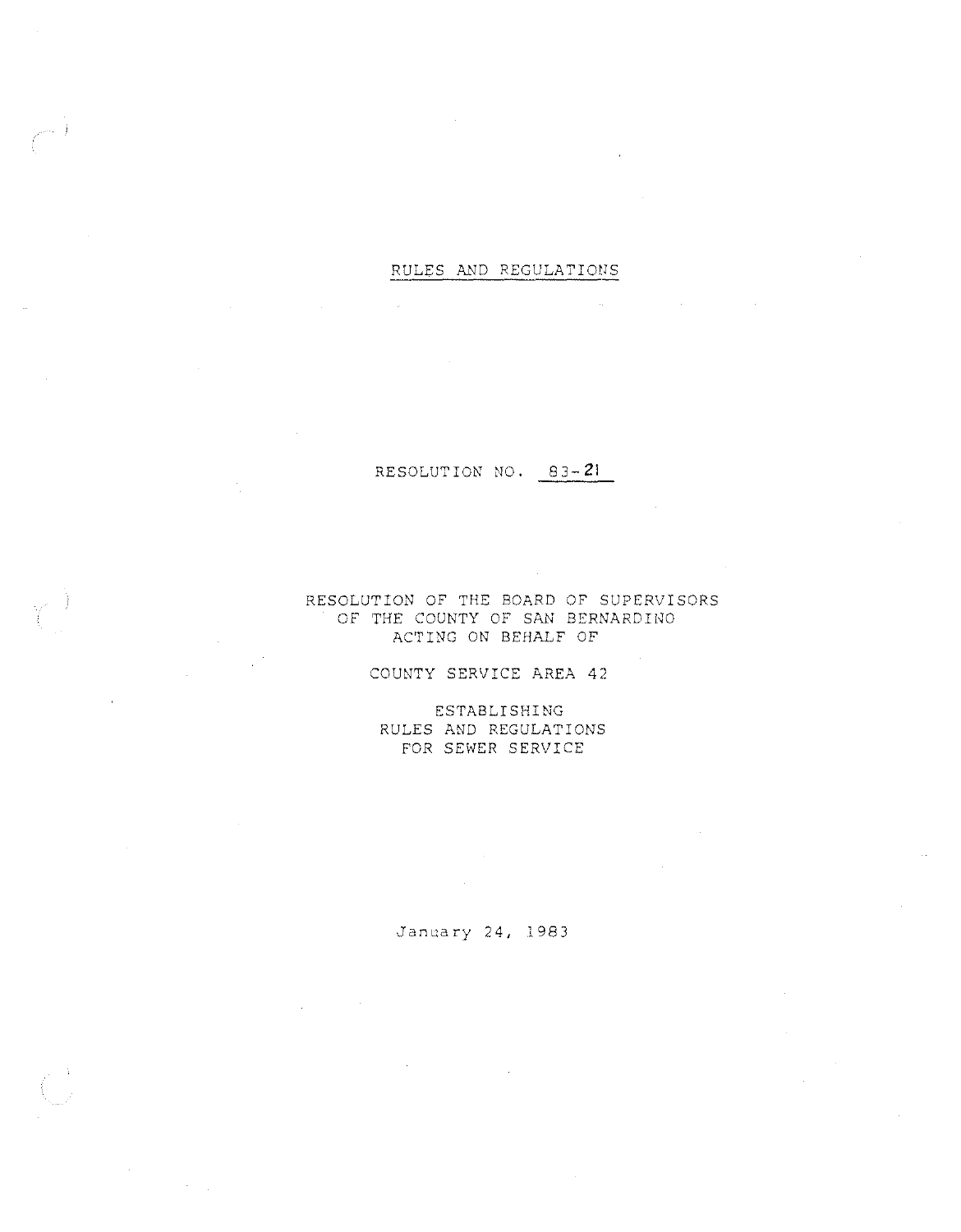# COUNTY OF SAN BERNARDINO SPECIAL DISTRICTS DEPARTMENT

### COUNTY SERVICE AREA 42

Rules and Regulations

## for

### SEWER SERVICE

RESOLUTION NO. 83-21

January 24, 1983

TABLE OF CONTENTS

 $\mathcal{A}^{\text{max}}_{\text{max}}$ 

PAGE

SECTION 1.0 GENERAL PROVISIONS

 $\label{eq:2} \frac{1}{\sqrt{2\pi}}\frac{1}{\sqrt{2\pi}}\frac{1}{\sqrt{2\pi}}\frac{1}{\sqrt{2\pi}}\frac{1}{\sqrt{2\pi}}\frac{1}{\sqrt{2\pi}}\frac{1}{\sqrt{2\pi}}\frac{1}{\sqrt{2\pi}}\frac{1}{\sqrt{2\pi}}\frac{1}{\sqrt{2\pi}}\frac{1}{\sqrt{2\pi}}\frac{1}{\sqrt{2\pi}}\frac{1}{\sqrt{2\pi}}\frac{1}{\sqrt{2\pi}}\frac{1}{\sqrt{2\pi}}\frac{1}{\sqrt{2\pi}}\frac{1}{\sqrt{2\pi}}\frac{1}{\sqrt{2$ 

 $\mathcal{L}_{\mathrm{eff}}$ 

| 1.1<br>1.2 | Short Title<br>Words and Phrases |  |
|------------|----------------------------------|--|
| $1 - 3$    | Sewer System                     |  |
| 1.4        | Separability                     |  |
| 1.5        | Tampering With District          |  |
|            | System                           |  |
| 1.6        | Protection from Damage           |  |
| 1.7        | Penalty for Violation            |  |
| 1.8        | Variance                         |  |

### SECTION 2.0 - DEFINITIONS

| 2.1 | Definitions | $3 - 5$ |
|-----|-------------|---------|
|     |             |         |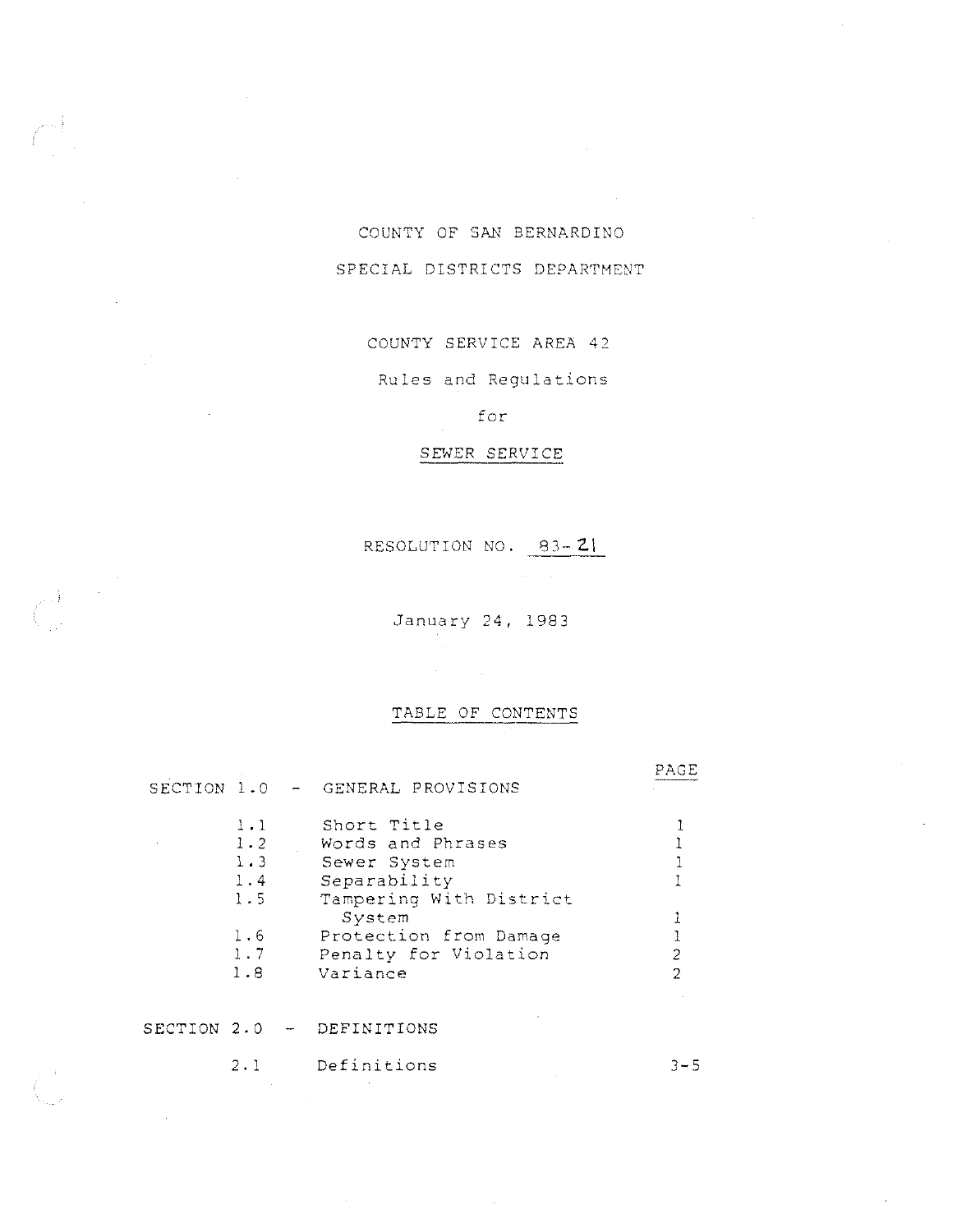### TABLE OF CONTENTS (continued)

 $\mathcal{A}^{\text{max}}$ 

 $\frac{1}{2}$  ,  $\frac{1}{2}$ 

 $\label{eq:2.1} \mathcal{L}_{\mathcal{A}} = \mathcal{L}_{\mathcal{A}} \left( \mathcal{L}_{\mathcal{A}} \right) \left( \mathcal{L}_{\mathcal{A}} \right)$ 

 $\sim$ 

| SECTION 3.0 |                                                                                                             | - GENERAL USE REGULATIONS                                                                                                                                                                                                                                                                                                                                                                                                                                                 |                                                                                        |
|-------------|-------------------------------------------------------------------------------------------------------------|---------------------------------------------------------------------------------------------------------------------------------------------------------------------------------------------------------------------------------------------------------------------------------------------------------------------------------------------------------------------------------------------------------------------------------------------------------------------------|----------------------------------------------------------------------------------------|
|             | 3.1<br>3.2<br>3.3<br>3.4<br>3.5<br>3.6<br>3.7<br>3.8<br>3.9<br>3.10<br>3.11<br>3.12<br>3.13                 | General<br>Installation Costs<br>Notification of District<br>Excavations<br>Testing<br>Industrial Wastewater<br>Types of Waste Prohibited<br>Control of Prohibited Wastes<br>Maintenance of Flow Equalizing<br>System<br>Tests and Measurements<br>Swimming Pools<br>Pumped Waste<br>More Restrictive Provisions                                                                                                                                                          | 6<br>6<br>6<br>6<br>6<br>$\overline{7}$<br>$7 - 9$<br>9<br>10<br>10<br>10<br>10<br>10  |
| SECTION 4.0 |                                                                                                             | APPLICATION FOR SEWER<br>SERVICE AND CONNECTION<br>TO SEWER SYSTEM                                                                                                                                                                                                                                                                                                                                                                                                        |                                                                                        |
|             | 4.1<br>4.2<br>4.3<br>4.4<br>4.5<br>4.6<br>4.7<br>4.8<br>4.9<br>4.10<br>4.11<br>4.12<br>4.13<br>4.14<br>4.15 | Application for Sewer Service<br>Compliance-Intent of Applicant<br>Payment for Previous Service<br>Application for Connection to<br>Sewer System<br>Duration of Permit<br>Compliance with Permit<br>Agreement<br>Inspection<br>Size and Location<br>Separate Connections Required<br>Residential, Commercial, and<br>Industrial Sewer Service<br>Connection<br>Condemned Work<br>Liability for Costs<br>Sewers Outside the District<br>Sewer Service Feasibility<br>Study | 11<br>11<br>11<br>11<br>12<br>12<br>12<br>12<br>12<br>12<br>13<br>13<br>13<br>13<br>13 |
| SECTION 5.0 |                                                                                                             | USER/STANDBY CHARGES                                                                                                                                                                                                                                                                                                                                                                                                                                                      |                                                                                        |
|             | 5.1<br>5.2<br>5.3<br>5.4<br>5.5                                                                             | User Charge<br>User Charge Classification<br>User Contesting Classification<br>User Charge Billing Period<br>Stand-by Charge                                                                                                                                                                                                                                                                                                                                              | 14<br>14<br>14<br>15<br>15                                                             |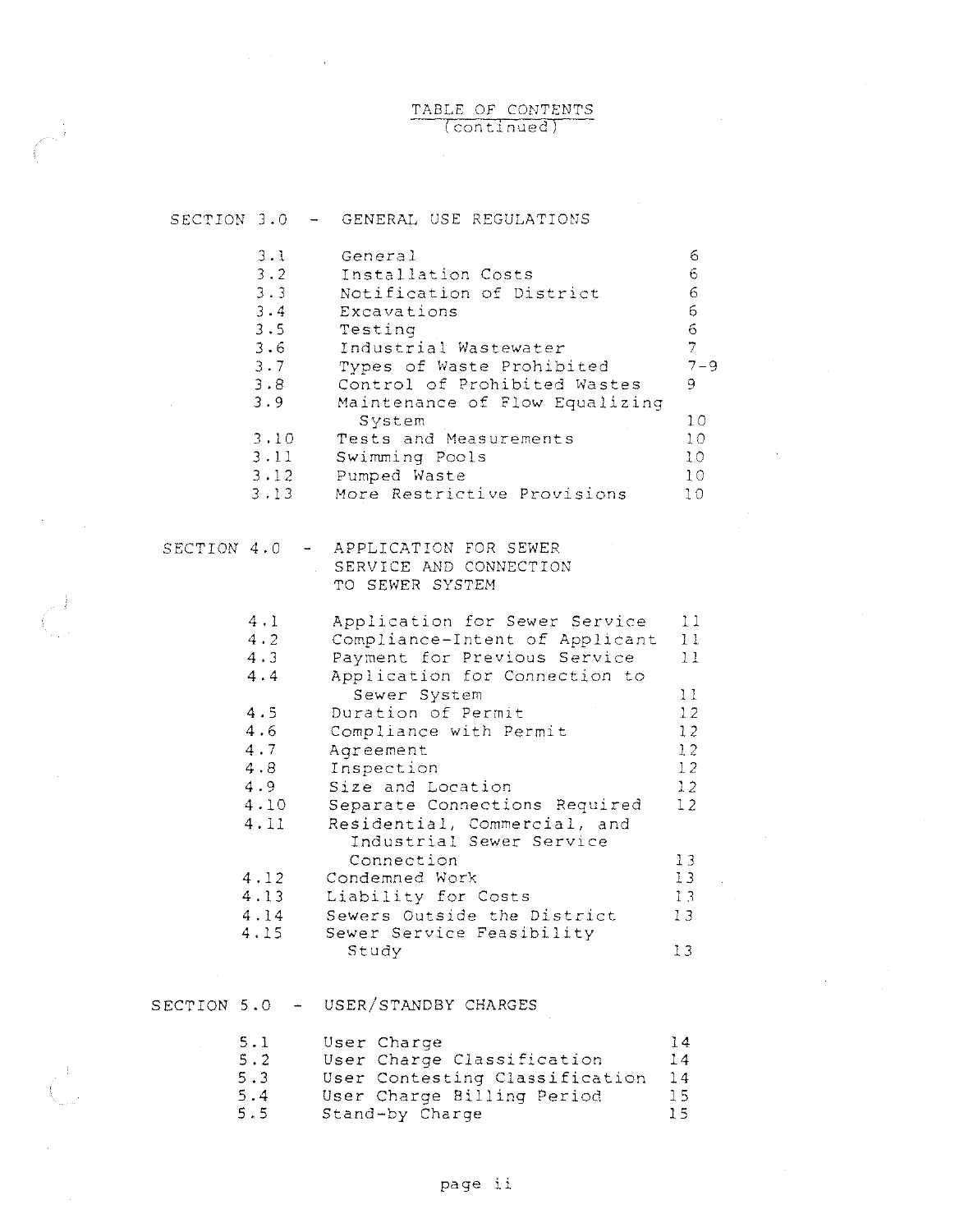### TABLE OF CONTENTS  $(continued)$

 $\mathcal{A}^{\mathcal{A}}$ 

 $\sim$ 

 $\sim$   $\sim$ 

 $\hat{\mathcal{A}}$ 

 $\label{eq:2.1} \frac{1}{2}\sum_{i=1}^n\frac{1}{2}\sum_{j=1}^n\frac{1}{2}\sum_{j=1}^n\frac{1}{2}\sum_{j=1}^n\frac{1}{2}\sum_{j=1}^n\frac{1}{2}\sum_{j=1}^n\frac{1}{2}\sum_{j=1}^n\frac{1}{2}\sum_{j=1}^n\frac{1}{2}\sum_{j=1}^n\frac{1}{2}\sum_{j=1}^n\frac{1}{2}\sum_{j=1}^n\frac{1}{2}\sum_{j=1}^n\frac{1}{2}\sum_{j=1}^n\frac{1}{2}\sum_{j=1}^n\$ 

 $\sim 10^7$ 

| SECTION 5.0 |                                               |                | - NOTICES                                                                                                                                            |                                                                               |
|-------------|-----------------------------------------------|----------------|------------------------------------------------------------------------------------------------------------------------------------------------------|-------------------------------------------------------------------------------|
|             | 6.1<br>6.2                                    |                | Notices to Owner or User<br>Notices from Owner or User                                                                                               | 16<br>16                                                                      |
|             |                                               |                | SECTION 7.0 - DISCONTINUANCE OF SERVICE                                                                                                              |                                                                               |
|             | 7.1<br>7.2                                    |                | Service Refused or Discontinued 17<br>Violation                                                                                                      | $\mathcal{U}^{\pi}$                                                           |
| SECTION 8.0 |                                               | $\blacksquare$ | BILLING                                                                                                                                              |                                                                               |
|             |                                               |                |                                                                                                                                                      |                                                                               |
|             | 8.1<br>8.2<br>8.3<br>8.4<br>8.5<br>8.6<br>8.7 |                | Billing Period<br>User Charges<br>Rendering of Bills<br>Billing of User Charge<br>Owner's Guarantee<br>Owner-Tenant Agreement<br>Change of Ownership | ļЯ<br>$\frac{1}{2}$ $\circ$<br>ŢΒ.<br>3.8<br>$1^{\circ}$<br>$1^{\circ}$<br>18 |
|             |                                               |                |                                                                                                                                                      |                                                                               |
| SECTION 9.0 |                                               |                | - COLLECTION                                                                                                                                         |                                                                               |
|             | 9.1<br>9.2                                    |                | Delinquent User Charges<br>Suit against Owner and                                                                                                    | $1^{\circ}$                                                                   |
|             | 9.3                                           |                | Applicant<br>Costs of Suit                                                                                                                           | $1^{\circ}$<br>19                                                             |
|             | 9.4<br>9.5                                    |                | Suits Against Property<br>Collection on Tax Roll                                                                                                     | 19<br>19                                                                      |
|             |                                               |                | SECTION 10.0 - SCHEDULE OF FEES                                                                                                                      |                                                                               |
|             | 10.1                                          |                | Connection to Sewer System                                                                                                                           | つれ                                                                            |
|             | 10.2                                          |                | Plan Checking                                                                                                                                        | 21                                                                            |
|             | 10.3                                          |                | Inspection Fees and<br>Construction Permit                                                                                                           | $22 - 23$                                                                     |
|             |                                               |                | SECTION 11.0 - CRITERIA FOR DESIGN, TECHNICAL<br>SPECIFICATIONS AND STANDARD DRAWINGS                                                                |                                                                               |
|             |                                               |                | 11.1 Adoption                                                                                                                                        | 24                                                                            |
|             |                                               |                | SECTION 12.0 - REPEAL OF PRIOR PROVISIONS                                                                                                            |                                                                               |
|             | 12.1                                          |                | Repeal of Prior Provisions                                                                                                                           | 25                                                                            |

 $\sim 10^6$ 

 $\Delta \sim 10^4$ 

page iii

 $\sim$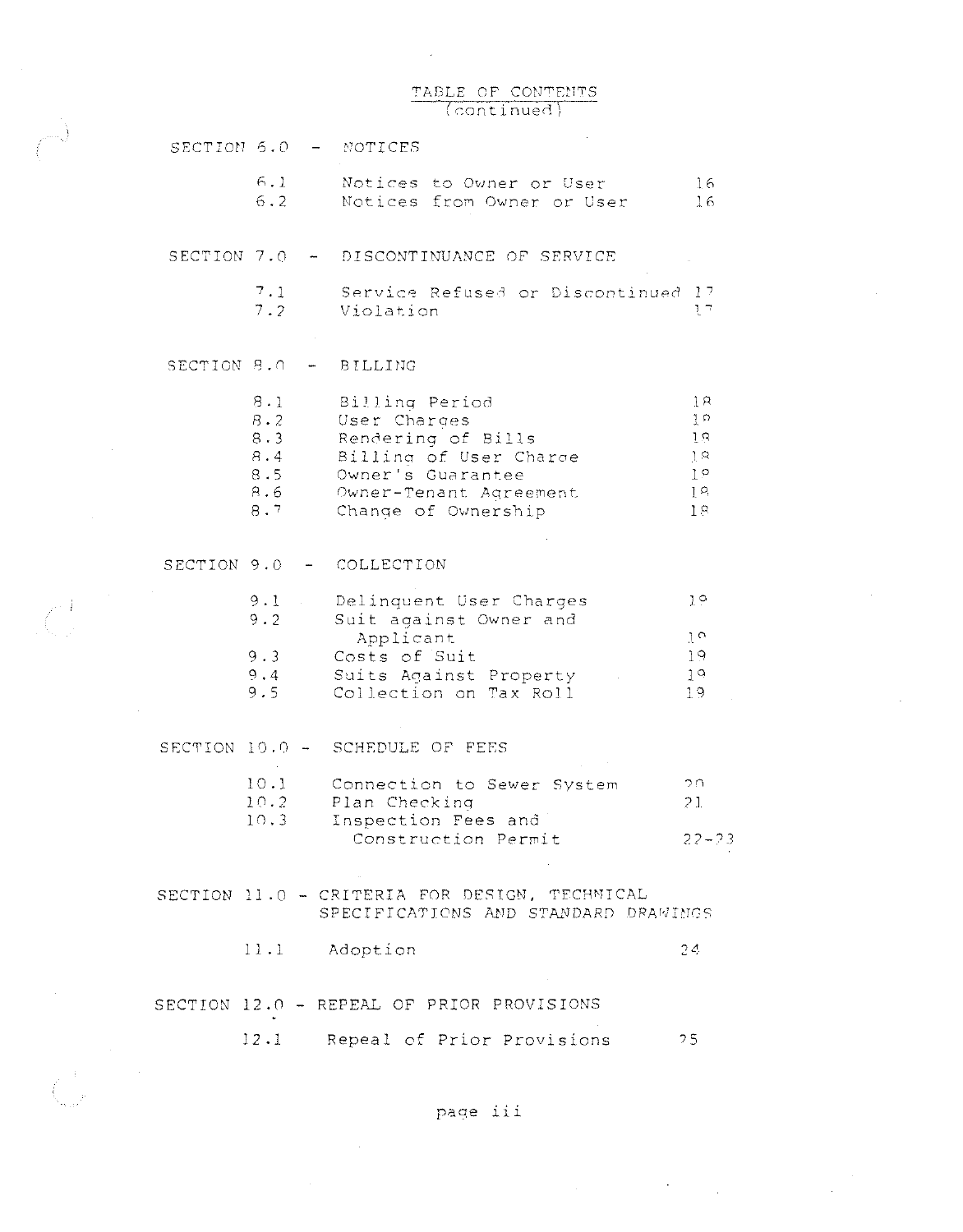#### COUNTY SERVICE AREA *4)*

#### COUNTY OF SAN BERNARDINO

#### RULES AND REGULATIONS FOP SEWER SERVICE

RESOLUTION NO.  $R3-21$ 

RESOLUTION OF THE SOARD OF SUPERVISORS OF THE COUNTY OF SAN BERNARDINO ACTING IN ITS CAPACITY AS THE GOVERNING BODY OF COUNTY SERVICE AREA 42 ESTABLISHING RULES AND REGULATIONS FOR SEWER SERVICF.

BE IT RESOLVED by the Board of Supervisors of the County of San Bernardino, California, acting in its capacity as the governing body of County Service Area 42 as follows:

#### SECTION 1.0 - GENERAL PROVISIONS

1.1 Short Title - This Resolution sL3ll be known and may be cited as Rules and Regulations, Sewer Service.

1.2 Words and Phrases - For the purpose of this Resolution, all words used herein in the present tense shall include the all words does nerther in one presence our gestime fine and one one number; and all words in the singular number shall include the plural number.

1.3 Sewer System - The District provides a Public Sewer System, including all parts of the system, all appurtenances to it, and lands, easements, rights to land, contract rights, other collection facilities and equipment for the collection of waste waters within the District; and contracts with Victor Valley Wastewater Reclamation Authority for the treatment, and disposal of *waste* waters from the District's System.

1.4 Separability - If any section, sub-section, sentence, clause, or phrase of this Resolution is for any reason adjudged to be invalid, such decision shall not affect the validity of the remaining portions of this Resolution.

1.5 Tampering with District System - No one, except an authorized employee or representative of the District, shall at any time and in any manner operate, interfere disrupt or tamper with the District's system or any related equioment.

1.6 Protection from Damage -All District property comes within the operation of Penal Code, Section 594, which provides in general that every person who maliciously injures or destroys any real or personal property not his own, in cases otherwise than such as are specified in this Code, is quilty of a misdemeanor."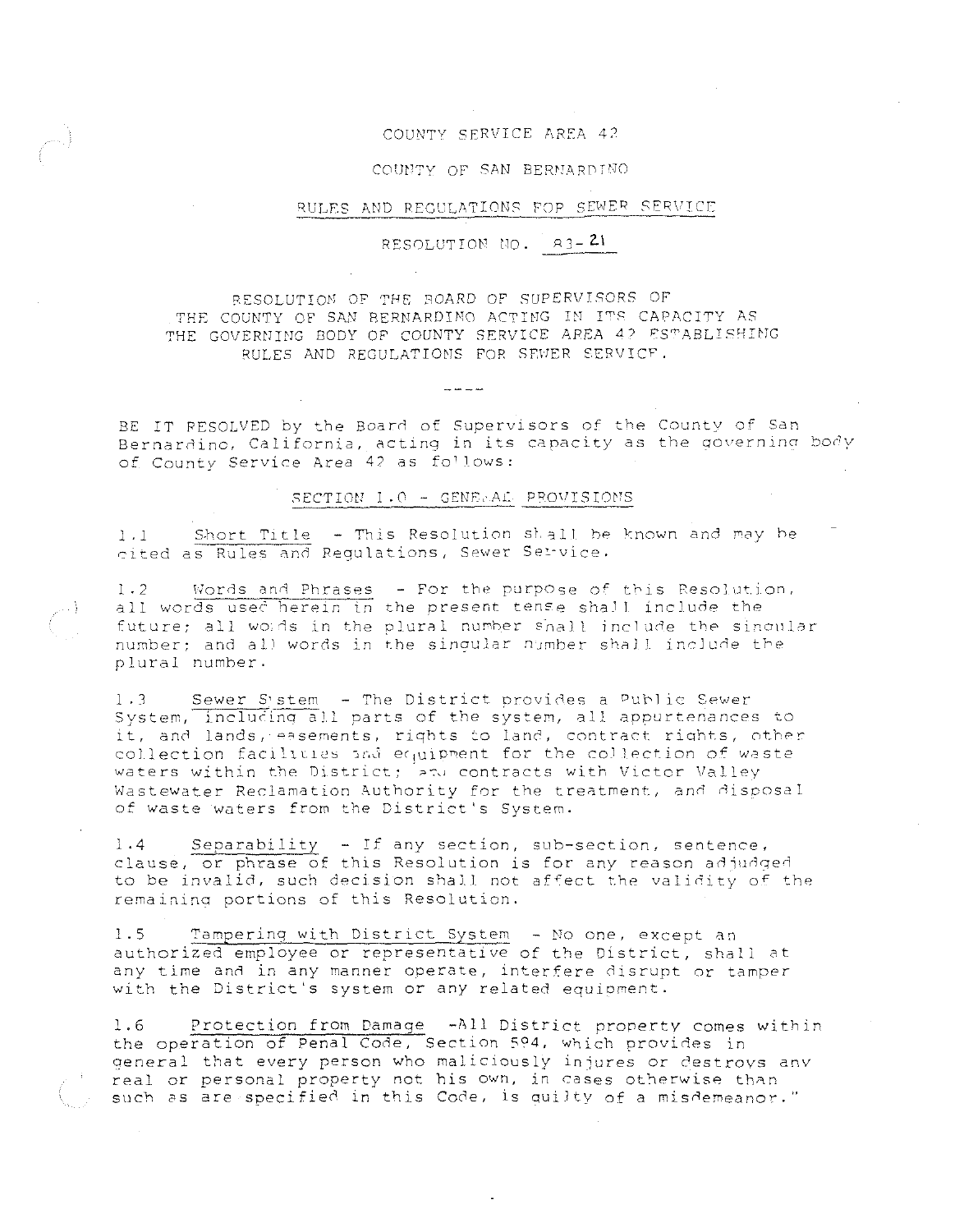### SECTION 1.0 - GENERAL PROVISIONS (continued)

1.7 Penalty for Violation - If any Person fails to comply with all or any part of these Rules and Requlations, or any District resolution or order fixing rates and charqes, the District may pursue any remedy provided to it by law, includinq, without limitation, Section l .13 of the District Ordinance, a copy of which is on file and available for inspection at the business office of the District and at the office of the Clerk of **the Board of Supervisors.** 

1.8 Variance - When any person, by reason of special **circumstances, is of the opinion that a variance is necessary or**  that any provision of these Rules and Regulations is unjust or inequitable as applied to his facilities or property, that Person may make written application as specified in Section 1.12.10 of the District Ordinance, a copy of which is on file and available for inspection at the business office of the District and at the office of the Clerk of the Board of Supervisors.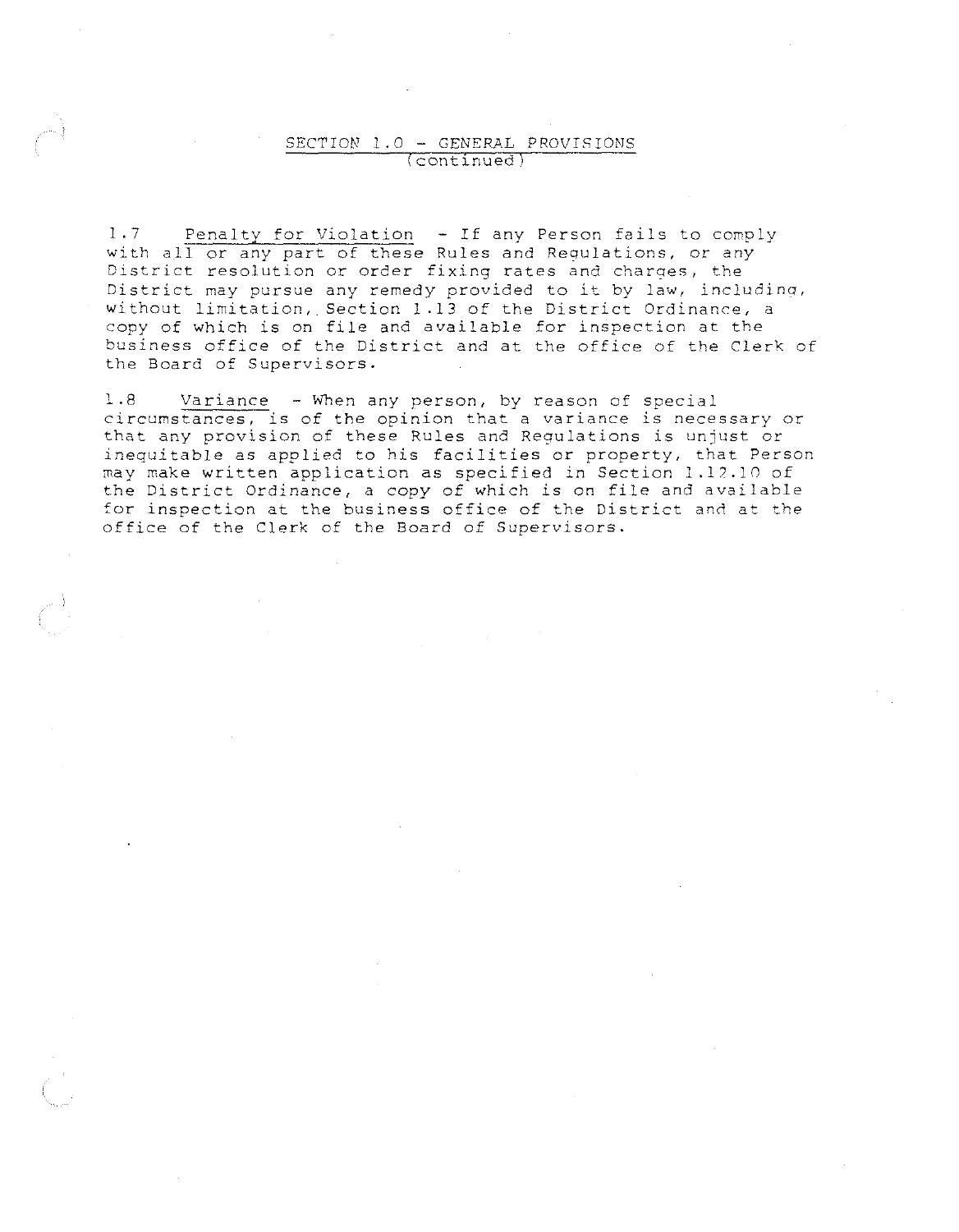#### SECTION 2.0 - DEFINITIONS

2.1 Definitions - The meaning of terms used in these Rules and Regulations shall be as defined in the Uniform Plumbing Code except as specifically modified herein, or as inconsistent with the definitions contained herein or with the context thereof. The following definitions shall prevail in the event of any inconsistency with or ommission from the Uniform Plumbing Code definitions:

2.1 .01 APPLICANT - The person making application hereunder, who shall be the owner of the premises involved or his agent **authorized as such in writing, or a plumber or contractor**  licensed as such by the State of California.

2.1.02 AGENT - The person authorized in writing to act on behalf of the Owner, or a plumber or Contractor acting at the direction of the Owner and licensed as such by the State of California.

2.1.03 BOARD - The Board of Supervisors of the County of San Bernardino, State of California, acting in its capacity as the governing body of the District.

2.1.04 BUILDING SEWER - That portion of sewer from the 7uilding sewer drain to the Public Sewer, including the sewer ateral and the cleanout.

2.1.05 *COMMISSION* - An Advisory Commission of the District appointed by the Board in accordance with its policies.

 $2.1.06$  CONTRACTOR - An individual, firm, corporation, partnership, or association duly licensed by the State of California to perform the type of work to be done under the **permit, contract or agreement.** 

2.1.07 COST - The cost of labor, material, transportation, supervision, engineering, and all other necessary overhead **expenses.** 

2.1.08 COUNTY - The County of San Bernardino, State of California.

2.1.09 DISTRICT - Any county service area, improvement zone, or sanitation district which has adopted these Rules and Regulations and for which the Board is the governing body. Also, textual reference to "The District", shall mean the county service area, improvement zone or sanitation district which is administering or enforcing these Rules and Regulations.

2.1.10 DISTRICT ENGINEER - The Engineer appointed by the •ard to support the District.

2.1.11 DISTRICT MANAGER - The person employed or appointed to act as manager for the District.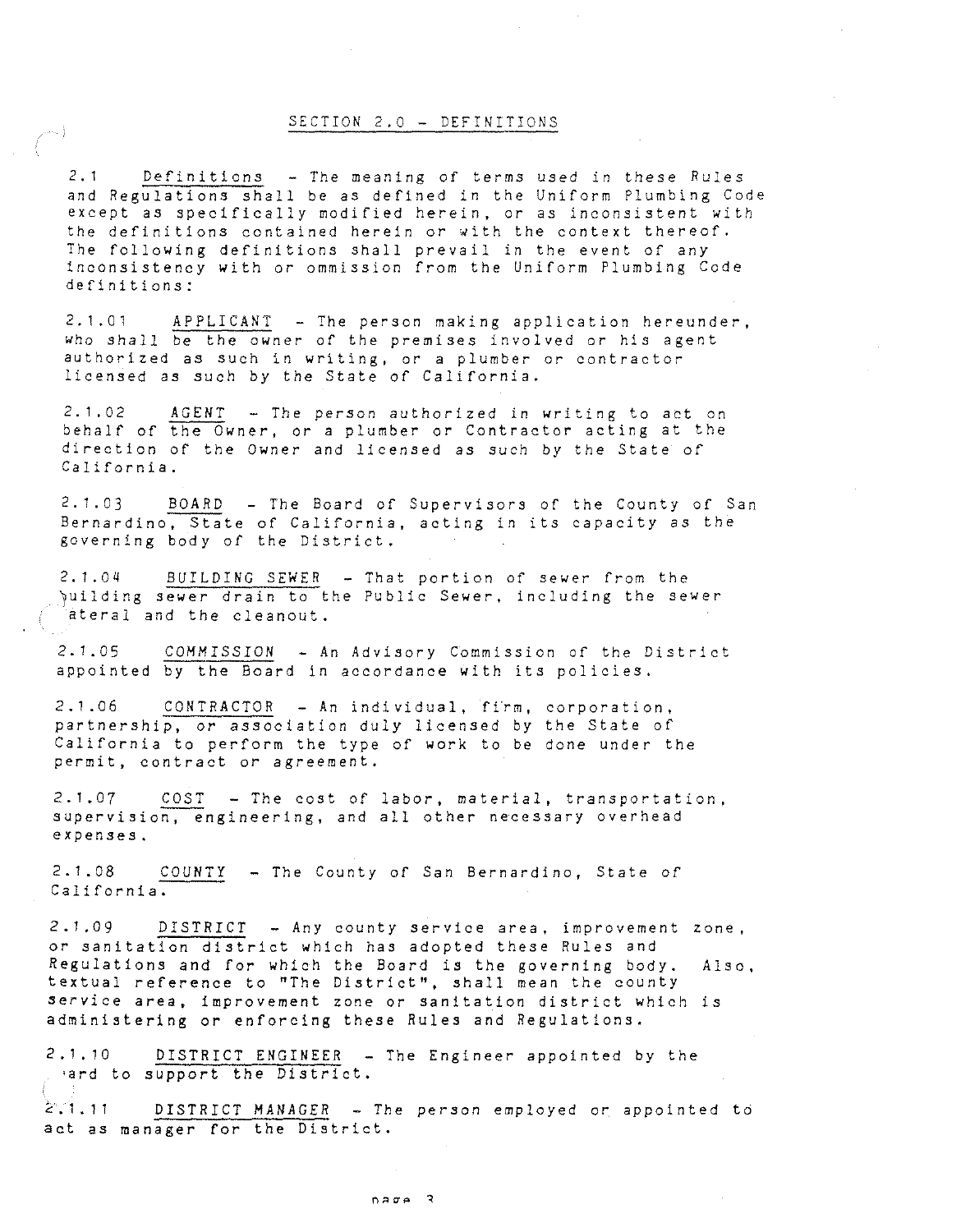### SECTION 2.0 - DEFINITIONS (continued)

2.1.12 DISTRICT ORDINANCE - Ordinance No. SD 80-9, adopted by the Board on December 1, 1980 to regulate the use and construction of Public Wastewater Facilities, as the same may be amended from time to time.

2.1.13 EQUIVALENT DWELLING UNITS (EDU) - The number of Equivalent Dwelling Units fixed and established for all the various classifications of types and uses of property by the Rules and Regulations of the District, as such classifications may be duly revised from time to time.

2,1.14 FIXTURE UNIT EQUIVALENTS - The fixture unit equivalent. prescribed by the Uniform Plumbing Code or substantially equivalent provisions in subsequent plumbing codes adopted by the Board.

2.1.15 GARBAGE - Solid wastes from the preparation, cooking, and dispensing of food, and from the handling, storage and sale of produce.

2.1.16 INSPECTOR - An authorized District representative who performs inspection duties.

2.1.17 INDUSTRIAL WASTEWATER - Any and all liquid or water borne waste from industrial or commercial processes, except domestic sewage.

2.1.18 LIVING UNIT - A building or part of a buildinq which contains one kitchen facility and/or one or more bathrooms, and which is normally used as a residence.

2-1.19 OWNER - The person or persons in whose name the leqal title to property appears by deed duly recorded in the County Recorder's Office. Also, a person holding property pursuant to a Term Special Use or other permit issued by a governmental entity.

2.1.20 PERMIT - Any written authorization required pursuant to these Rules and Regulations, the District Ordinance, or any other rule or regulation of the Board.

2,1.21 PERSON - One or more individuals of either sex, or a company or other legal entity, including the heirs, assigns and successors in interest thereof.

2.1.22 PUBLIC SEWER - That portion of a sewer which is a common sewer and is owned or directly controlled by the District. It does not include any portion of a building sewer.

2.1.23 SEWAGE - Any liquid waste containing animal or vegetable matter in suspension or solution and may include liquids containing chemicals in solution.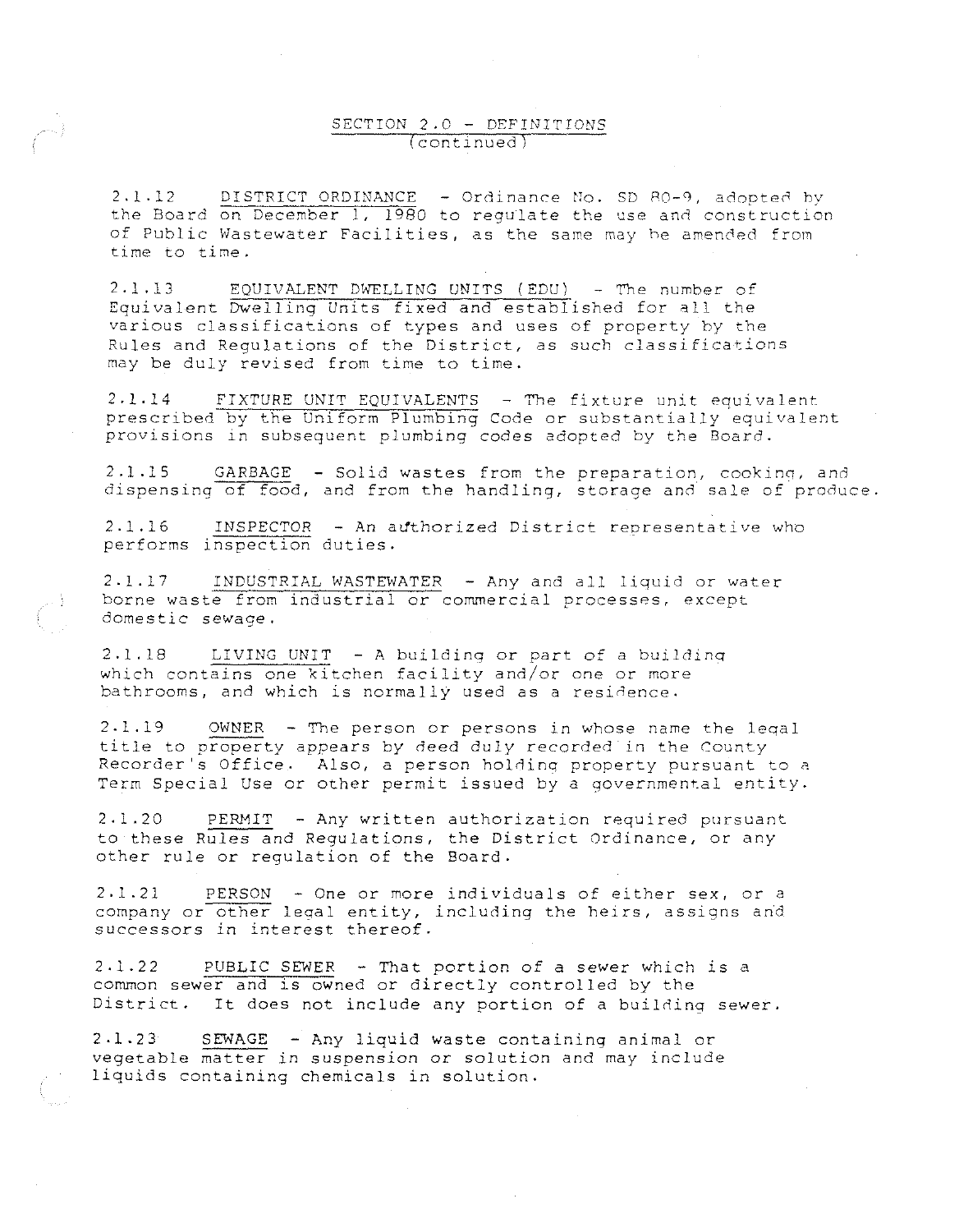### SECTION 2.0 - DEFINITIONS (continued)

2 .1. 24 SEWER SYSTEM - A system which may include any combination of integrated facilities for collecting, transportinq, pumping, treating and disposing of sewage, which are owned, directly controlled, or otherwise furnished by the District.

2.1.25 SEWER - A pipe or conduit for carryinq sewaae.

2.1.26 SPECIAL DISTRICTS DEPARTMENT - The department authorized by the Board to provide extended services to special districts functioning in the County.

2.1.27 SPECIAL DISTRICTS DIRECTOR - The person appointed by the Board to act as Director for the Special Districts Department.

2.1.28 UNIFORM PLUMBING CODE - The Uniform Plumbing Code as published by the International Association of Plumbinq and Mechanical Officials and as adopted by the County as its plumbing code.

2.1.29 USER - The person or persons owninq or controlling or entitled to possession of property or improvements to which the sewer facilities of the District are connected or available.

2.1.30 WASTEWATER FACILITIES - Any facility for the transportation, treatment, or disposal of sewage.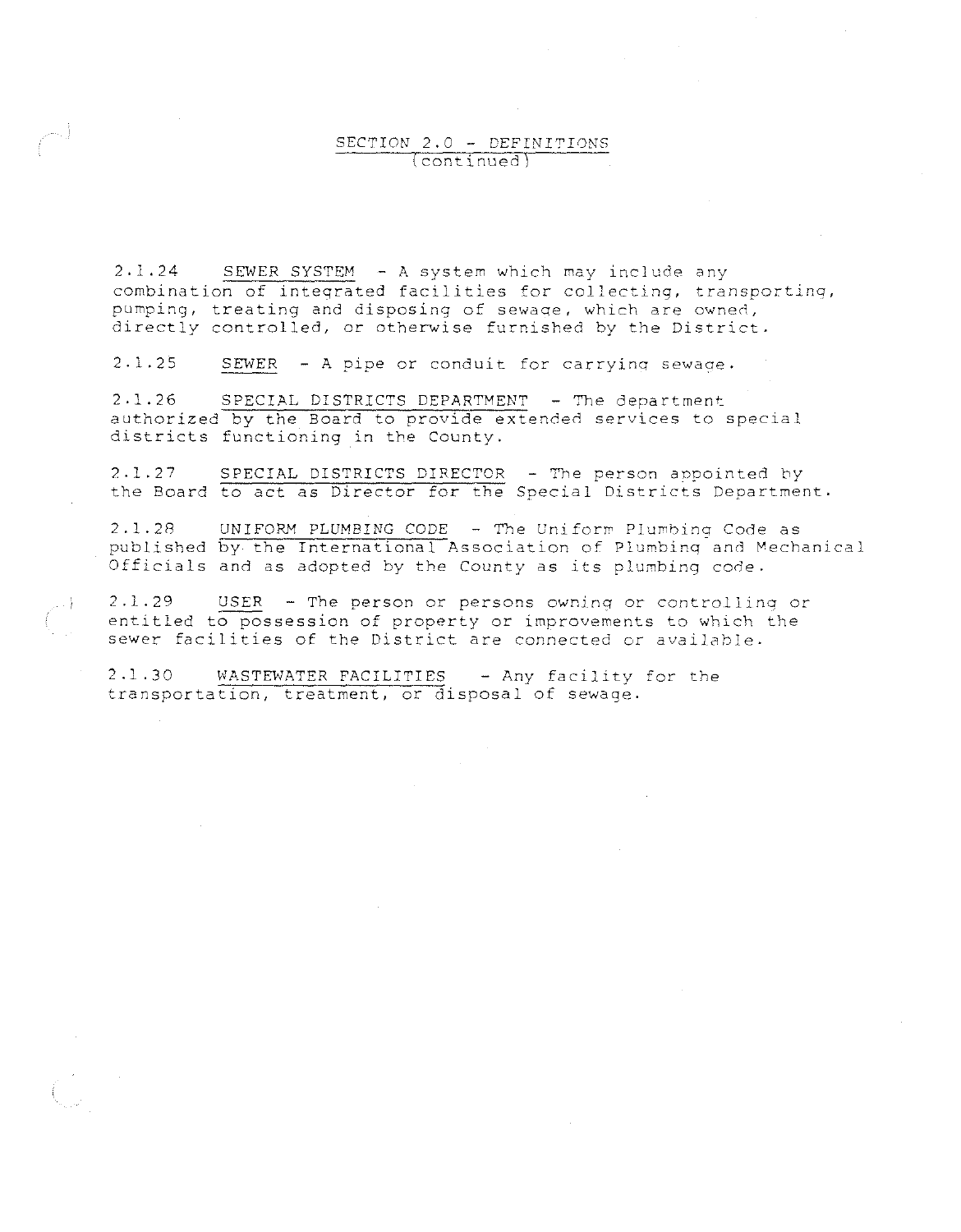#### SECTION 3.0 - GENERAL USE REGULATIONS

3.1 General - The construction of sewers and laterals and connections to the Sewer System shall be governed by the District's Standards for Sanitary Sewers and the Uniform Plumbina Code except as herein modified. Unless the context dictates otherwise, the technical terms used in Sections 3.6 through 3.1? of these Rules and Regulations (i.e. Biochemical Oxygen Demand-8.0.D., Dissolved Solids- D.S., Suspended Solids- S.S., etc. l shall be as defined in the latest adopted edition of "Standard Methods for the Examination of Water and Wastewater" as published by the American Public Health Association.

3.2 Installation Costs - All costs and expenses incident to the installation and connection of the Building Sewer shall be borne by the Owner. The Owner shall indemnify the District against any liability occasioned by the installation of the Building Sewer.

3.J Notification of District - An Applicant for a Buildina Sewer Permit shall notify the District twenty four *(24)* hours in *advance*  when the Building Sewer is ready for inspection. The Buildinq Sewer and its connection to the Sewer System shall be consistent with the District's Standards, the Uniform Plumbina Code, and in accordance with Section 1.8 of the District Ordinance #SD 80-9.

3.4 Excavations - All excavations for Building Sewer installations shall be adequately guarded with barricades and lights to protect the public from hazard. Streets, sidewalks, and other public property disturbed in the course of the work shall be restored in a manner satisfactory to the District *and*  the Owner of such property. All excavations shall comply with all applicable government safety codes and the Contractor or Owner shall secure all necessary permits.

3.5 Testing - A clean-out or two way test tee shall he installed at the point the Building Sewer exits the structure and at the point the Building Sewer crosses the property *line.* <sup>A</sup> length of  $1/2$ " x 18" steel re-bar shall be buried horizonally 6" below the ground surface at the location of the clean-out at the property line. The connections to the Sewer System shall be water tested and inspected in the presence of the Inspector. The labor and materials for testing shall be furnished by the Person constructing the sewer. All lines showina leakaae, poor workmanship not in conformance with all applicable codes and District Standards for Sanitary Sewers shall be repaired, reworked, or replaced at the expense of the Applicant or Person doing the work and to the satisfaction of the Inspector.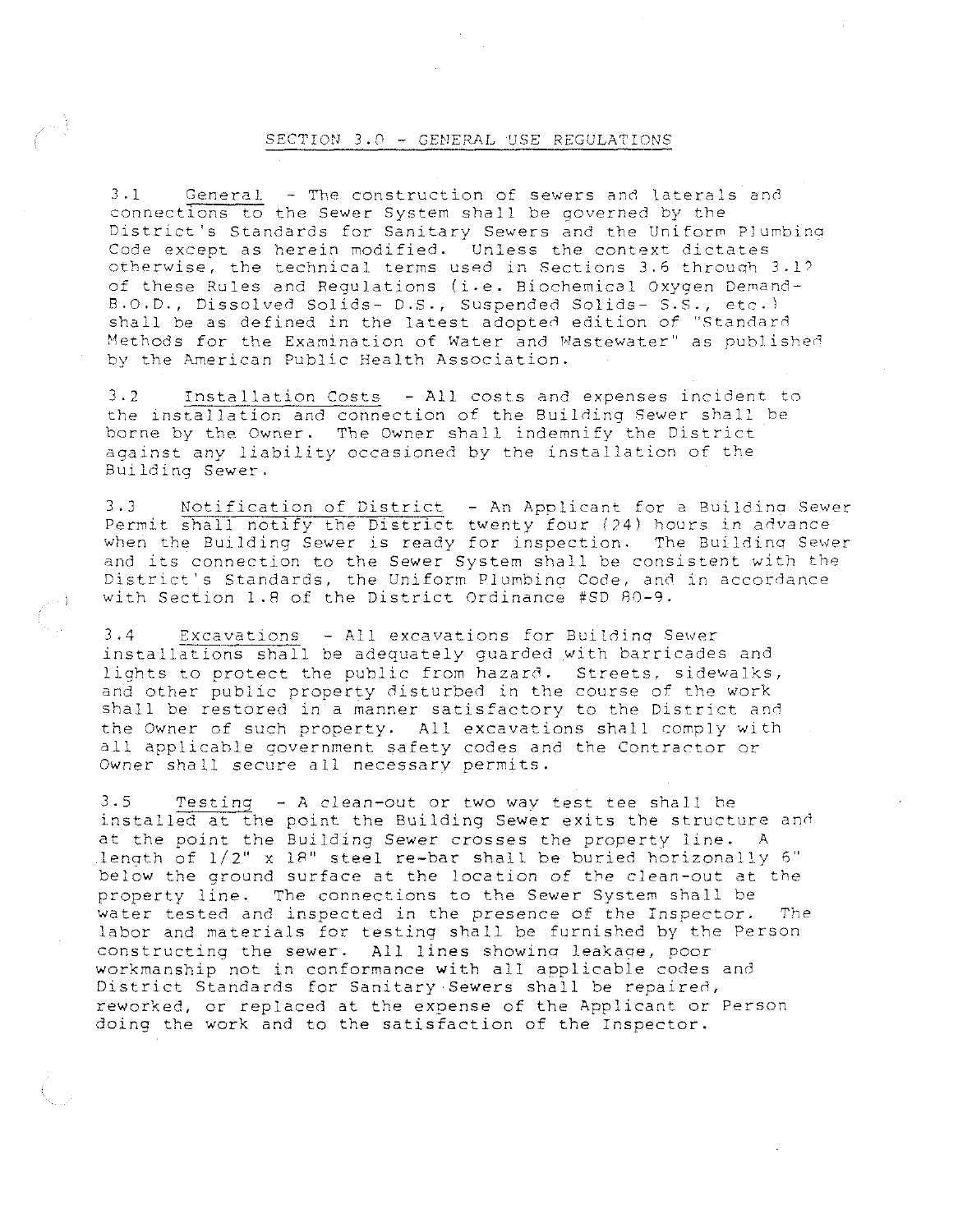### SECTION 3.0 - GENERAL USE REGULATIONS (continued)

**3.6 Industrial Wastewater - Any Person desiring to discharge**  industrial wastewater into a Public Sewer of the District will be **required, on request of the District, to submit a letter to the**  District Manager presenting information as to the kind and amount of industrial wastewater to be so discharged. No industrial wastewater shall be discharged into the Sewer System which will cause the effluent discharged from the sewage treatment facilities to violate any discharge requirements set by the California Regional Water Quality Control Board having jurisdiction.

No industrial wastewater shall be discharged to the Public Sewer which exceeds the following chemical, physical and/or bacteriological concentrations:

- a. Methylene Blue Active Substance, 1.0 mg/1.
- b. Dissolved sulfides,  $0.1 \text{ ma}/1$ .
- c. Five (5) day Biochemical Oxygen Demand, 700 mg/l.
- d. Total dissolved solids, 500 mg/1 plus the yearly average total dissolved solids in the industry's water supply.
- e. Sodium-ion, 100 mg/1 plus yearly averaae sodium-ion in the industry's water supply.
- f. Chloride-ion, 100 mg/I plus yearly averaae of the chloride-ion in the industry's water supply.

3.7 Types of Waste Prohibited - No Person shall discharge or cause to be discharged any of the following described liquids or other wastes to any Public Sewer:

3.7.01 Flammable, or Explosive Substances - Any gasoline, benzene, naptha, fuel oil, or other flammable, or explosive hydrocarbon as a liquid, solid or gas.

3.7.02 Toxic or Poisonous Substances - Anv toxic or poisonous solids, liquids, or gases in sufficient quantity, either singly or by interaction with any other wastes, to injure or interfere with any sewage treatment process, constitute a hazard to humans or animals, create a public nuisance, or create any hazard to the receiving waters of the sewage treatment plant, including but not limited to cyanides in excess of two (2) mg/1 as CN in the wastes as discharged to the Public Sewer.

3.7.03 pH Range and Corrosive Properties - Any liquid or other wastes having a pH lower than 5.5 or higher than 9.5 or havina any other corrosive property capable of causing damage or hazard to person or to property.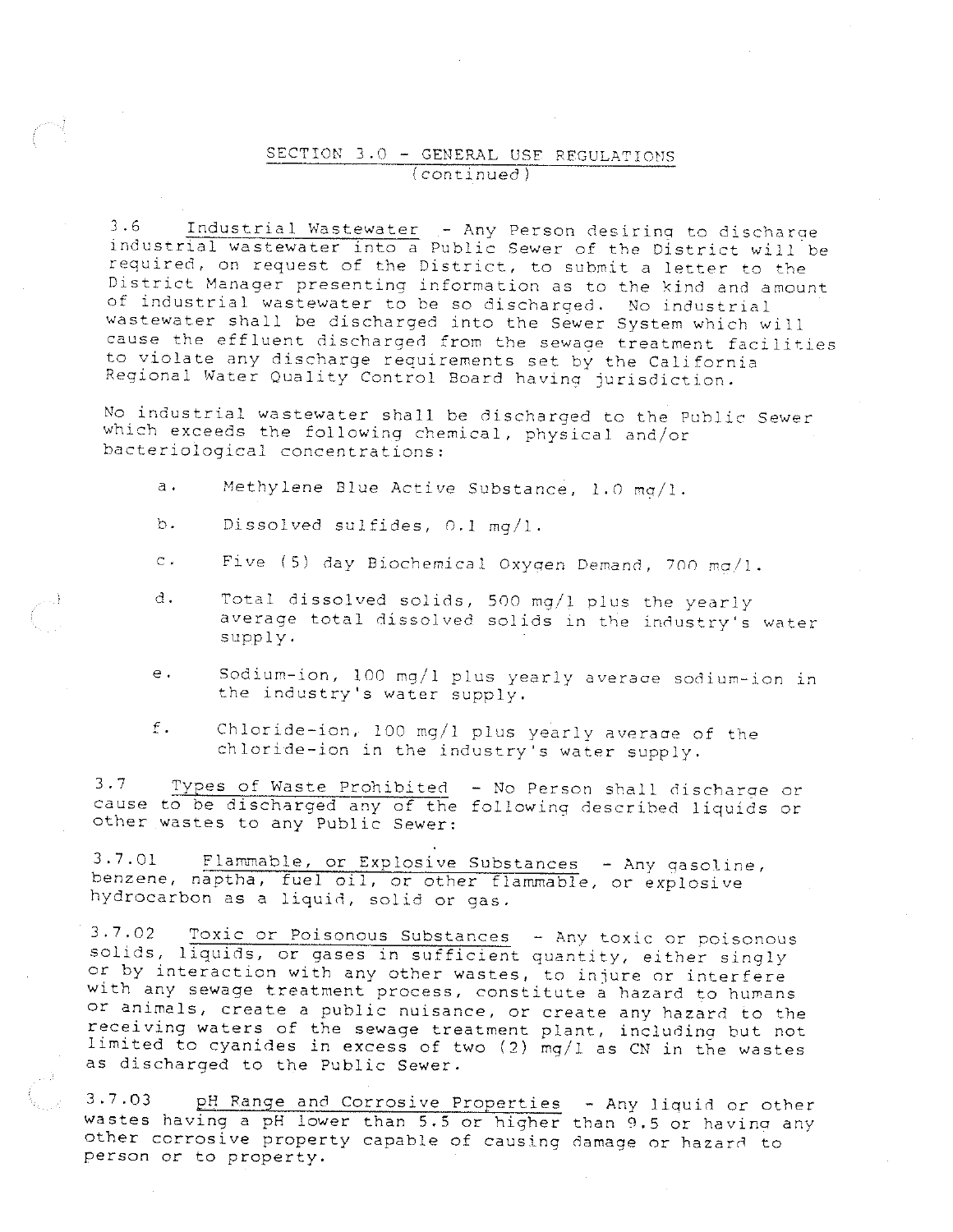#### SECTION 3.0 - GENERAL USE REGULATIONS continued

J.7.04 Solid or Viscous Substances - Solid or viscous substances in quantities or of such size capable of causing obstruction to the flow in sewers, or other interference with the proper operation of the sewage works, including but not limited to such substances as ashes, cinders, sand, mud, straw, shavings, metal, glass, rags, feathers, tar, plastics, wood, unground garbage, whole blood, paunch, manure, hair and fleshings, entrails, and paper dishes, cups, milk containers, or other material, either whole or ground by garbage grinders.

 $3.7.05$  High Temperature Limit  $-$  Any liquid or vapor having a temperature higher than one hundred fifty (150) degrees F (65 degrees C) at the Building Sewer.

3.7.06 Fats, Waxes, Grease or Oils - Any liquid or other vaste containing fats, wax, grease, or oils, in excess of one hundred (100) mg/1, whether emulsified or not; or containing substances which may solidify or become viscous at temperatures between thirty-two (32) degrees F and one hundred fifty (150) degrees F (0 degrees C and 65 degrees C).

3.7.07 Heavy Metals or Excessive Chlorine Demand - Any liquid or other waste containing iron, chromium, copper, zinc, and similar objectionable or toxic substances, or wastes exertina an excessive chlorine requirement, to such degree, that any such material received in the composite sewage at the sewage treatment works exceed the limits established by local, State or Federal agencies for such materials.

J.7.08 Phenols, Odor or Taste Producing Substances - Anv liquid or other waste containing phenols or other taste or odorproducing substances in concentrations exceeding limits which may be established by the District to meet applicable requirements of the local, State, or Federal agencies.

3.7.09 Suspended or Dissolved Solids - Materials which exist or cause unusual concentrations of Suspended Solids or of Dissolved Solids, which interfere with the treatment plant process or cause violations of applicable waste discharge requirements.

3.7.10 Radioactive Wastes - Any radioactive material or substance which exceeds the half life or concentration limits set by applicable State or Federal requlations.

3.7.11 Untreatable Wastes - Liquid or other wastes containino substances which are not amenable to treatment or reduction hy the sewage treatment processes employed, or are not sufficiently amenable to treatment to permit the sewaae treatment plant effluent to meet the requirements of other agencies havina jurisdiction over discharge to the receiving waters.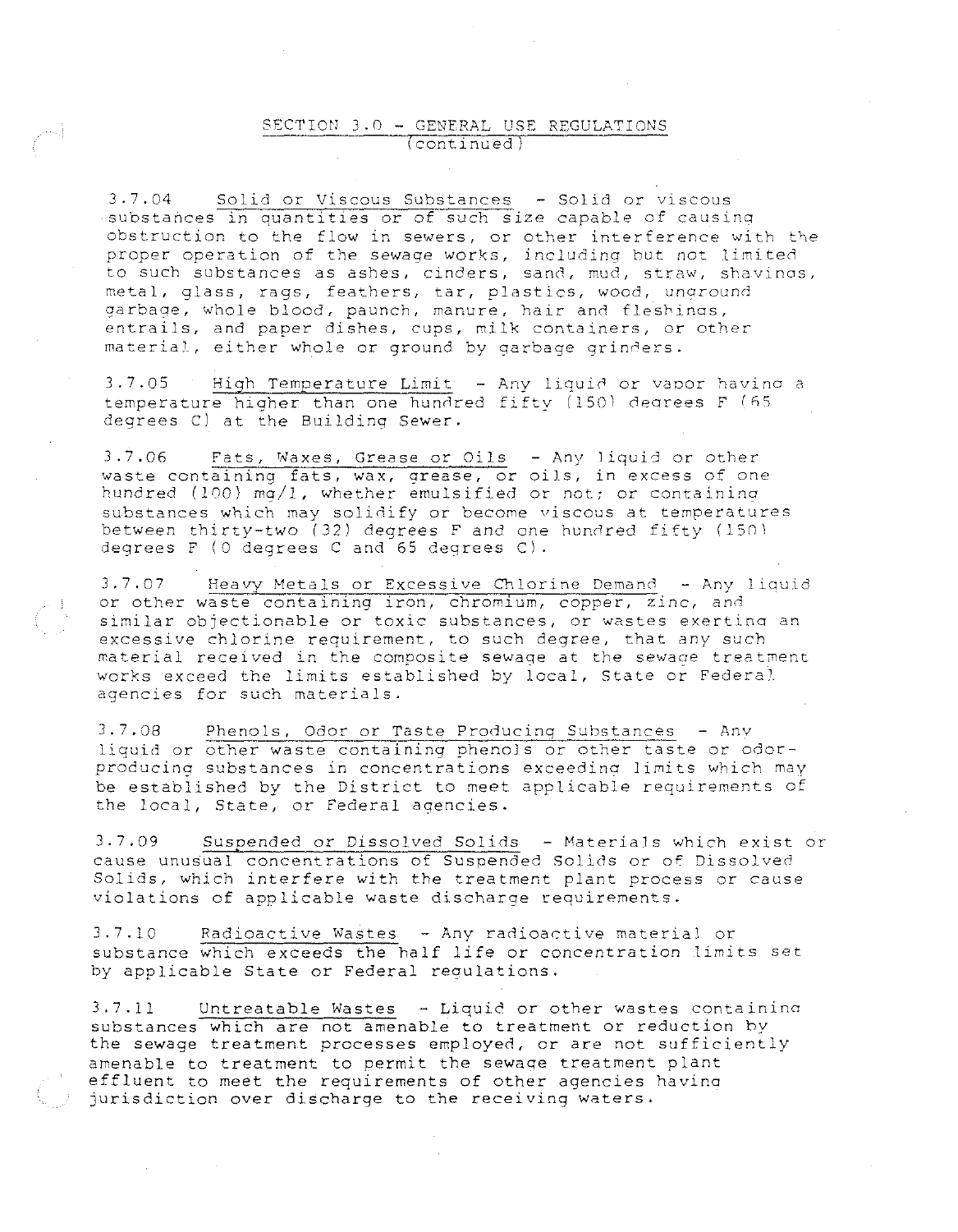#### SECTION 3.0 - GENERAL USE REGULATIONS (continued)

3.7.12 Pumpinos from Septic Tanks, Cesspools, Learh Pits, Holding Tanks and Chemical Toilets - Pumpinas from chemical toilets, septic tanks, holding tanks, and cesspools or leach pits.

3.7.13 Surface Runoff or Groundwater - Surface runoff or groundwater as indicated 1n Section 1.8.08 of the District Ordinance.

3.7.14 Water Softening Unit Wastes - Any waste discharge resulting from the charging, reqeneration or operation of water softening eguipment.

3.7.15 Damaging Substances - Any material or concentration of material which will cause damage, or abnormal maintenance or operation costs in respect to any part of the Sewer System.

3.8 Control of Prohibited Wastes - If any liquid or other waste is discharged, or is proposed to be discharged to the Public Sewers, which contains the substances or possesses the characteristics `enumerated in Section 3.7 of these Rules and Regulations or which in the judgment of the District Manager or District Representative may have a deleterious effect upon the Sewer System or the processes, equipment, or receivinq waters connected therewith, or which otherwise create a hazard to life or constitute a public nuisance, the District may invoke Section 1-12 and/or 1.13 of the District Ordinance, and in addition may take any of the following actions:

3.8.01 Pretreatment - Require pretreatment hy the Owner to an acceptable condition for discharge to the Public Sewers. The design and installation of the plants and eguipment shall be subject to the review and approval of the District and subject to the reguirements of all applicable codes, ordinances, laws and regulations.

3.8.02 Quantities and Rates - Reguire that the Owner exercise specific control *over* the guantities and rates of discharges.

3.8.03 Grease and Sand Interceptors and Separators - Reguire the Owner to install, maintain, and use Grease and Sand Interceptors and Separators as specified in Sections 708, 710, 711, and 712 of the Uniform Plumbing Code, as modified and superseded by the District Ordinance or District Rules and Regulations.

3.8.04 Costs - Reguire payment from the Owner to *cover* the added cost to the District for handling and treating the wastes not *covered* by existing taxes or sewer charges.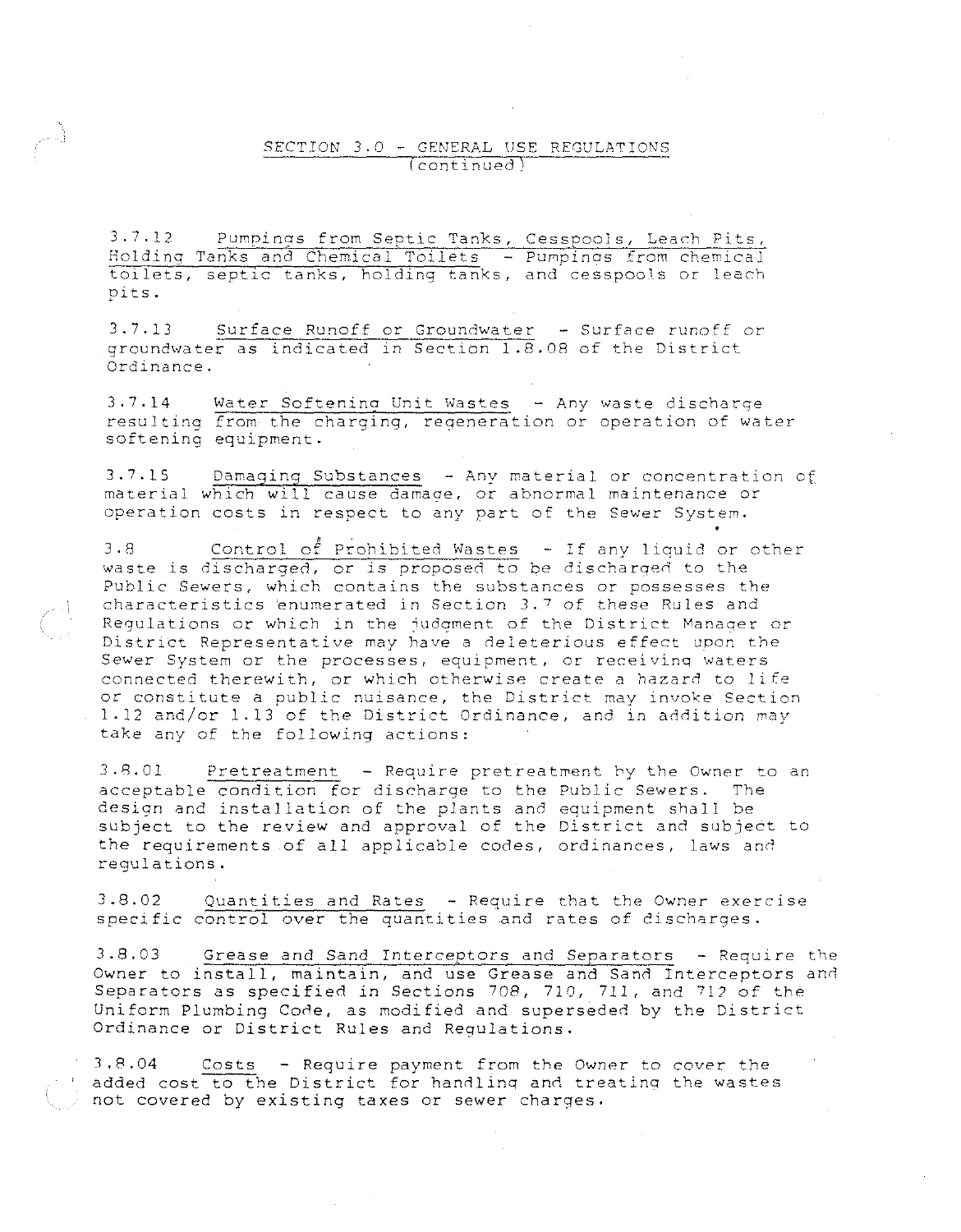### SECTION 3.0 - GENERAL USE REGULATIONS continued

3.9 Maintenance of Flow Equalizing System - Where any fluid or other waste is undergoing preliminary treatment or flow-equalizing, the facilities for such processes shall be continuously maintained in satisfactory and effective operation by the Owner at his *expense.* 

 $3.10$  Tests and Measurements  $-$  All measurement, tests, and analyses of the characteristics of liquid and other waste to which reference is made in this Resolution shall be conducted in accordance with the latest adopted edition of "Standard Methods for the Examination of Water and Wastewater" published by the American Public Health Association. The Applicant shall he responsible for all Costs incurred.

3.11 Swimming Pools - It shall be unlawful for any Person to discharge the contents of a swimming pool into the Public Sewer except in the manner specified herein. The rate of out-flow shall not exceed one hundred (100) gallons per minute. Each swimming pool discharging into the Public Sewer shall be equipped with a fixed air gap approved by the San Bernardino County Department of Building and Safety and Department of Environmental Health Services to preclude any possibility of a backflow of sewage into the swimming pool or pipina system.

3.12 Pumped Waste - The discharge of pumpings from chemical toilets, septic tanks, holding tanks, and cesspools or leach pits is prohibited.

3.13 More Restrictive Provisions - The District may, by contract or operation of law be or become subject to discharoe requirements which impose more restrictive discharge limitations than are set forth in this Regulation. All such discharae requirements are hereby incorporated into this Regulation. After due notice thereof, no Person shall discharge to the Sewer System or cause to be discharged thereto any wastewater or other substance which would violate or cause the District to be in violation of any discharge requirement, whether specifically set forth as incorporated herein or not.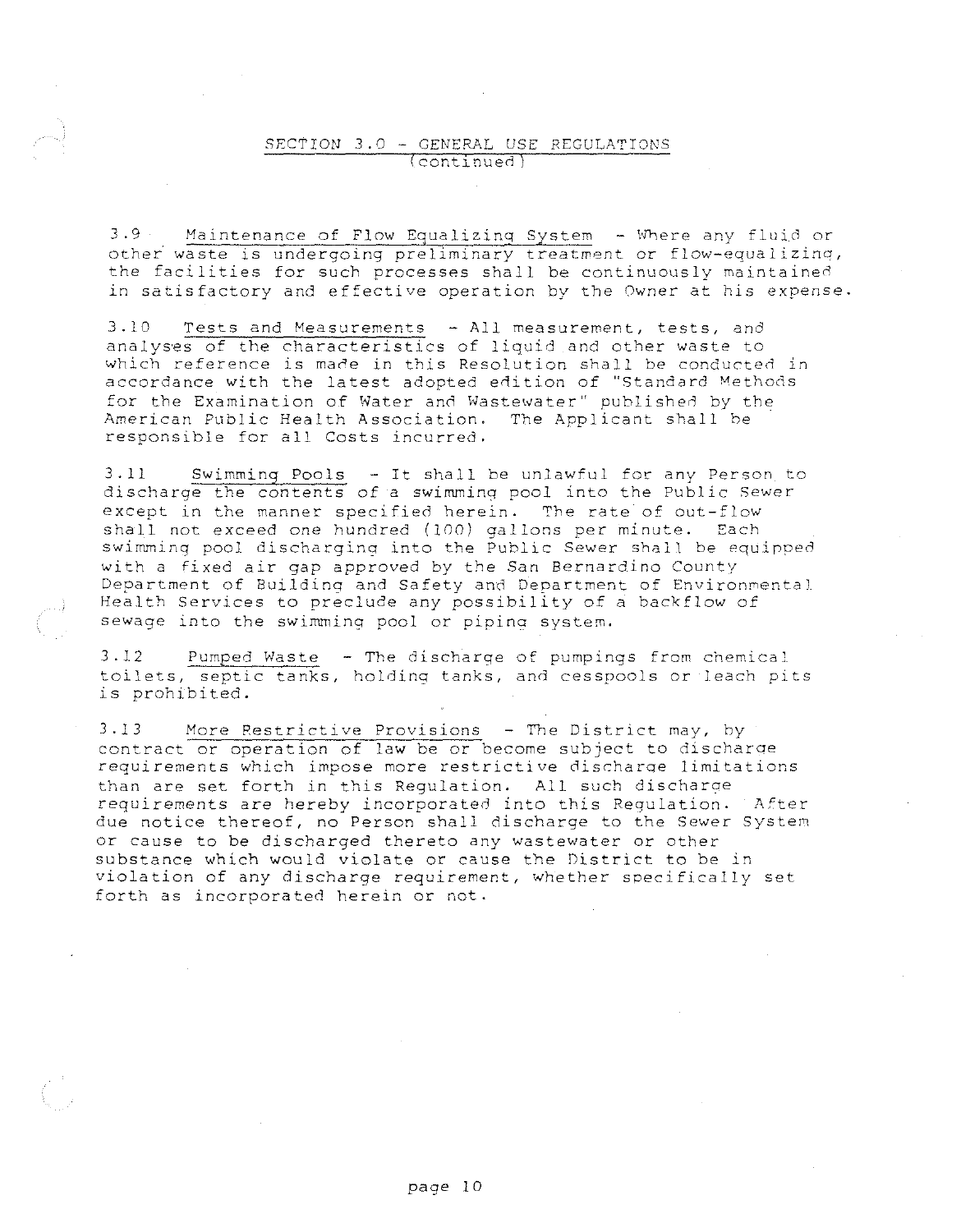### SECTION 4.0 - APPLICATION FOR SEWER SERVICE AND CONNECTION TO SEWER SYSTEM

4.1 Application for Sewer Service - Application for sewer service from the District shall be made by an Applicant on a form prescribed by the District. The application form must be completed and signed by the Owner of the parcel requesting service. If an authorized agent of the Owner or the Owner's Contractor requests service to a parcel on behalf of the current Owner, and the Owner is not available to sign the application, the Owner's authorized agent or Contractor may make application for service by paying a \$50.00 deposit covering necessary fees. Upon receipt by the District of an application form signed by the Owner, the \$50.00 deposit will be refunded to the Owner's authorized agent or Contractor. The \$50.00 deposit will be forfeited if the District does not *receive* a completed application form signed by the Owner within 30 days after the Owner's authorized agent or Contractor makes application. In no case shall a sewer connection be inspected by the District unless the completed application form, signed by the Owner, has been received by the District. If sewer service is provided to the parcel and payment is not received for the User Charge due the District, the amount of the User Charge due the District may be deducted from the \$50.00 deposit.

4.2 Compliance-Intent of Applicant - Such application will signify the Owner's willingness and intention to comply with this and other ordinances or regulations relating to District sewer **service and to make required payment for sewer** *service.* 

4.3 Pavment for Previous Service - An application for sewer service or connection permit will not be granted unless all accounts or outstanding invoices due the District, either against subject property or by said Applicant, have been paid in full to the satisfaction of the District.

4.4 Application for Connection to Sewer System - An Applicant shall make application for connection to the Sewer System at the District office. The Applicant shall give a description of the character of the work proposed to be done, the legal description (Lot, Tract, Parcel #, and situs address) the location, ownership, occupancy, and use of the premises to be served, and the name and address of the Person who shall make the connection. The District may require plans, specifications, or drawings and such other information as may be deemed necessary to insure compliance with District's Rules and Regulations.

If the District determines that the plans, specifications, drawings, descriptions, or information furnished by the Applicant are in compliance with the District Ordinance and all other applicable laws, rules and regulations, the District shall issue the Permit applied for upon payment of the required fees pursuant to Section 10.0 hereof.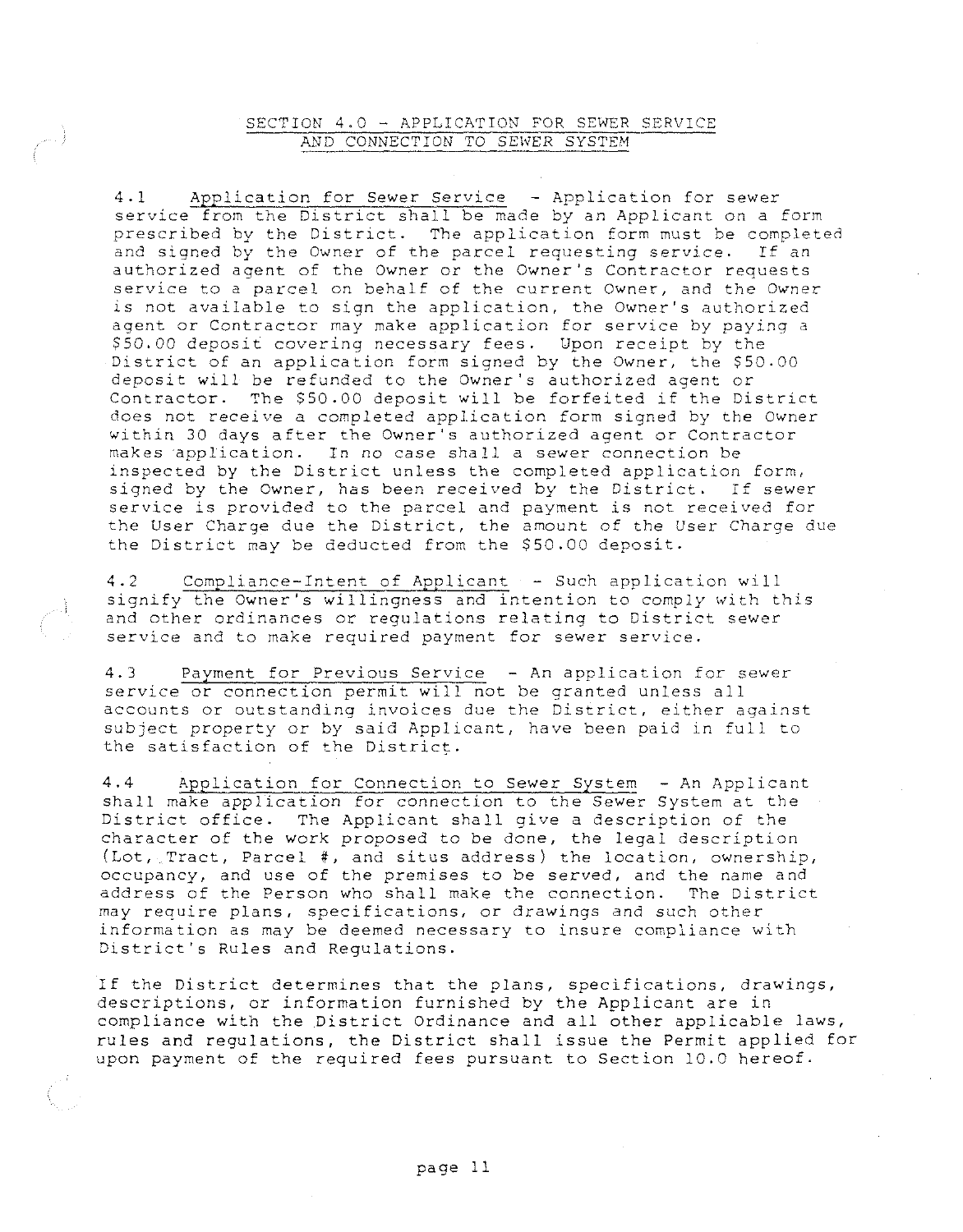#### SECTION 4.0 - APPLICATION FOR SEWER SERVICE AND CONNECTION TO SEWER SYSTEM (continued)

4.5 Duration of Permit - Permits issued pursuant to these Rules and Regulations shall expire at the time stated upon the Permit, not to exceed six (6) months, and shall then be of no further force or effect. Fees paid under any Permit are not subject to refund or credit in the event that a Permit expires without completion of its entitlement.

4.6 Compliance with Permit - After approval of the application, evidenced by the issuance of a Permit, no change shall be made in the **location of any sewer, or from the grade, materials, time limit**  ownership or legal description (Lot, Tract, Parcel #, and situs address), or other details described in the Permit or shown on the plans and specifications for which the Permit was issued, except with written permission from an authorized representative of the District. A Permit shall not be transferrable from one Owner to another or from one parcel to another.

4.7 Agreement - The Applicant's signature on a Permit shall constitute an agreement between the Owner and the District, in which the Owner agrees to comply with all applicable laws, rules and **regulations, and ordinances, and with the plans and specifications if**  any, filed with the application, together with such modifications thereto as may be made or permitted by the District. Such agreement shall be binding upon the Applicant and the Owner and may be altered only by the District upon the Applicant's or Owner's written request for the alteration.

4.8 Inspection - All facilities proposed for acceptance into any part of the Sewer System must be inspected by the District, **or by an Inspector acting for the District, to insure compliance**  with all requirements of the District. At least one (1) full working day notice of readiness for inspection shall be given for the required inspection.

4.9 Size and Location - The District reserves the right to determine the number and size of sewer laterals and their location with respect to any premises to be served. Building Sewers shall not be extended to a proposed point of connection until the point of connection has been determined and approved by the District. The District is not responsible, financially *or*  otherwise, for the routing of the Building Sewer from the **improvement to the connection,** *or* **for the location of the sewer**  connection in relationship to the property or its improvements.

4.10 Separate Connections Required - Each building shall be connected to the Sewer System through a separate connection. Where there are two or more dwellings, offices, units, etc. within a single building and owned by the same Owner, and the building is connected to the District Sewer Main through one (1) Building Sewer, that Building Sewer shall be no less than six (6) inches in diameter. The District, after reviewing the conditions, may specify the size of the Building Sewer and connection.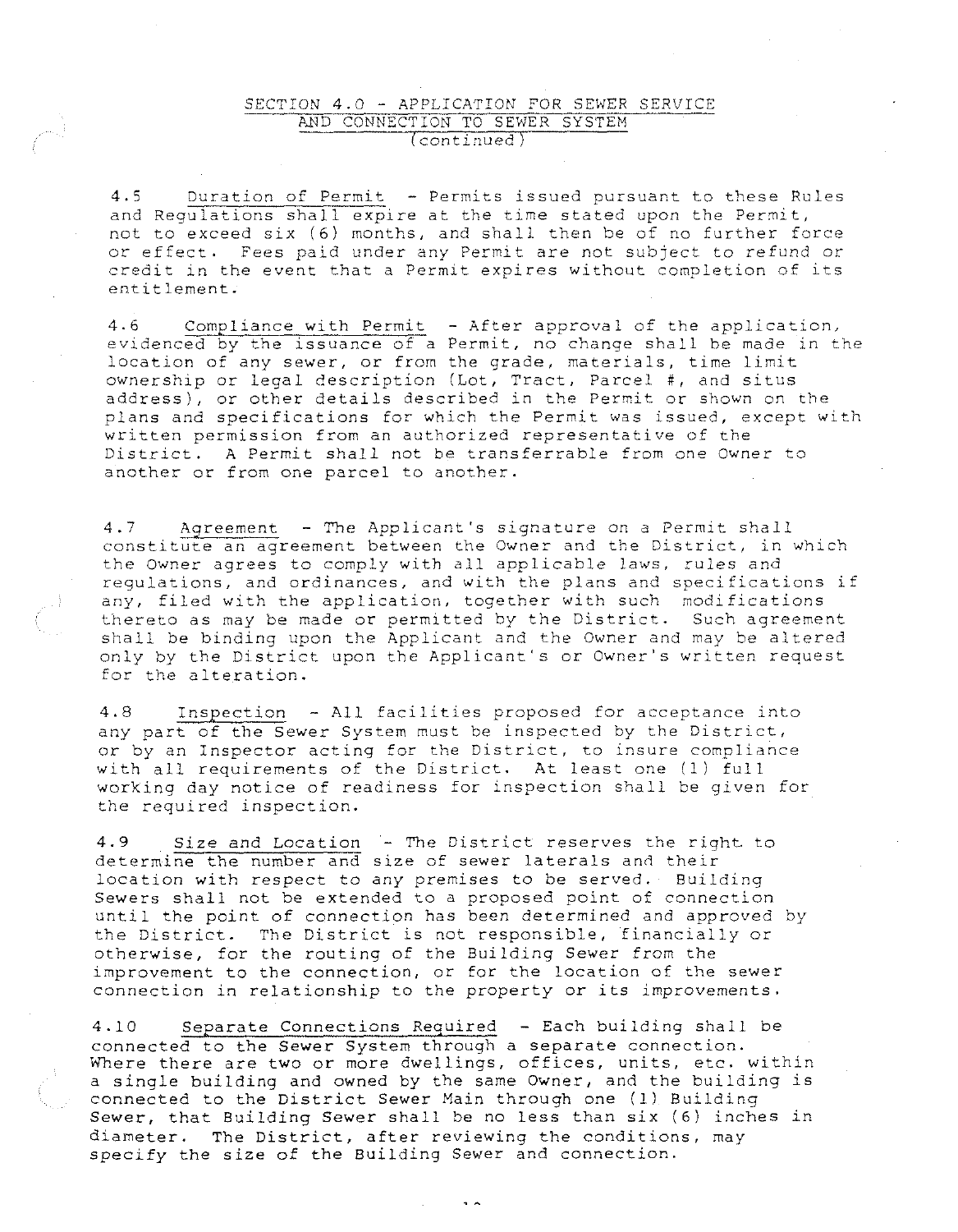### SECTION 4.0 - APPLICATION FOR SEWER SERVICE AND CONNECTION TO SEWER SYSTEM (continued)

4.11 Residential, Commercial, and Industrial Sewer Service **Connection - It shall be unlawful to maintain a connection to the**  Sewer System except in conformity with the Uniform Plumbing Code, and the Districts Standards for Sanitary Sewers, When property provided with one (1) or more sewer connections is divided, each existing sewer connection shall be considered as belonging to the newly created lot or parcel of land which contains the building connected to the sewer. If any Building Sewer is not completely within the parcel it serves, the Owner must obtain and record any and all necessary easements for said Building Sewer.

4.12 Condemned Work - When any work subject to a Permit has been inspected and the work disapproved or condemned, and no certification of satisfactory completion given, a written notice to that effect will be given to the Applicant, instructing him to repair or remedy such work in accordance with the applicable District rules, regulations, or standards. When any work is disapproved or condemned, a re-inspection fee shall be applicable,

4.13 Liability for Costs - Both the Owner and the Person making the connection shall be liable to the District for all **fees, Costs, and expenses incident to the installation and connection of any sewer or other work for which a Permit must be**  issued. The Owner and the Person making the connection shall indemnify the District for any loss or damage which may directly or indirectly be occasioned by their work.

4.14 Sewers Outside the District - Any lot or parcel of land, or portion thereof, outside of the District is prohibited from connecting to any portion of the Sewer System.

4.15 Sewer Service Feasibility Study - An Applicant wishing to connect a subdivision to the Public Sewer or to modify an existing system shall apply for a Feasibility Study as specified in Section 1.9.04 of the District Ordinance, and pay all applicable fees.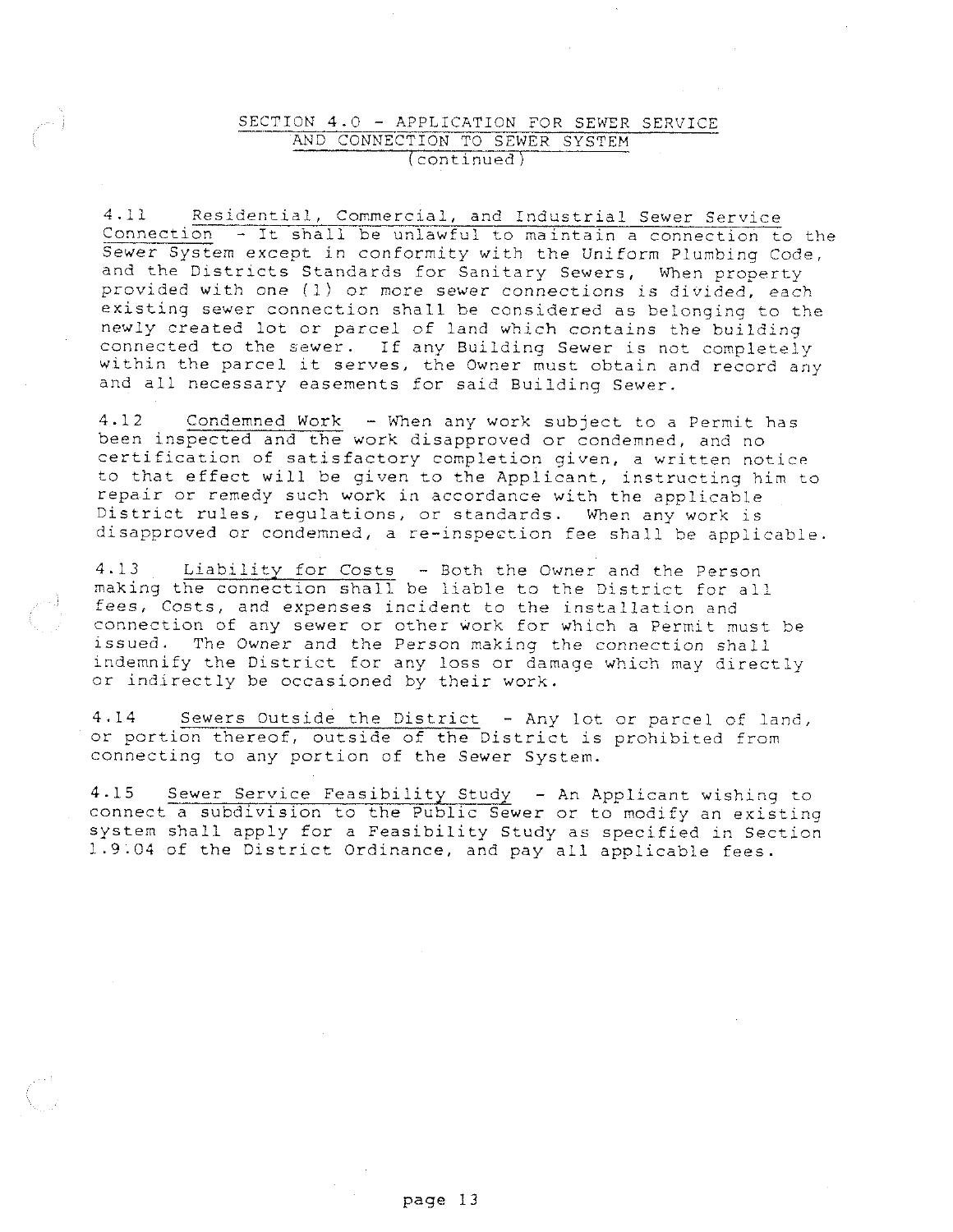#### SECTION 5.0 - USER/STANDBY CHARGES

5.1 User Charge - The Owner of each house, huilding, or property which is required to connect to the Public Sewer, as provided in Section 1.6.3 of the District Ordinance, shall be deemed a User, shall pay a User Charge whether or not such property is connected to the Public Sewer, shall pay a User Charoe whether or not the improvement on that property is occupied or utilized, and shall pay that user charge specified in Section 5.2 hereof.

5.2 User Charge Classification - The user charges to be paid to the District by Users for sewer service within the boundaries of the District are hereby fixed as follows:

| a. Residential:                                                                             |   | User Charge<br>per month |
|---------------------------------------------------------------------------------------------|---|--------------------------|
| (1) Each single family<br>dwelling on a lot*<br>each additional<br>living unit on same lot* |   | \$6.00<br>$S = 6.00$     |
| (2) Each living unit in a duplex                                                            |   | \$6.00                   |
| (3) Each living unit in a<br>multiple unit structure<br>or group on one lot                 | S | 6.00                     |

#### b. Commercial Users

The charge for all commercial and/or industrial users shall be seventy-five percent  $(75%)$  of the monthly water bill provided that all water used on the premises is from District facilities. On commercial property that is served by sewer only, the charge shall be SlS0.00 per month per diameter inch, on that portion in excess of four (4} inches.

### c. School:

Each school shall pay a sewer User Charge of two dollars (\$2.00) per monthly period during the school term for each one hundred (100) A.D.A., or part thereof, computed on the previous year's attendance.

5.J User Contesting Classification - Users who are placed within a classification pursuant to Section 5.7 and who are dissastisfied with such classification may make a written request for a review of their classification in accordance with Section 1.12.10 of the District Ordinance.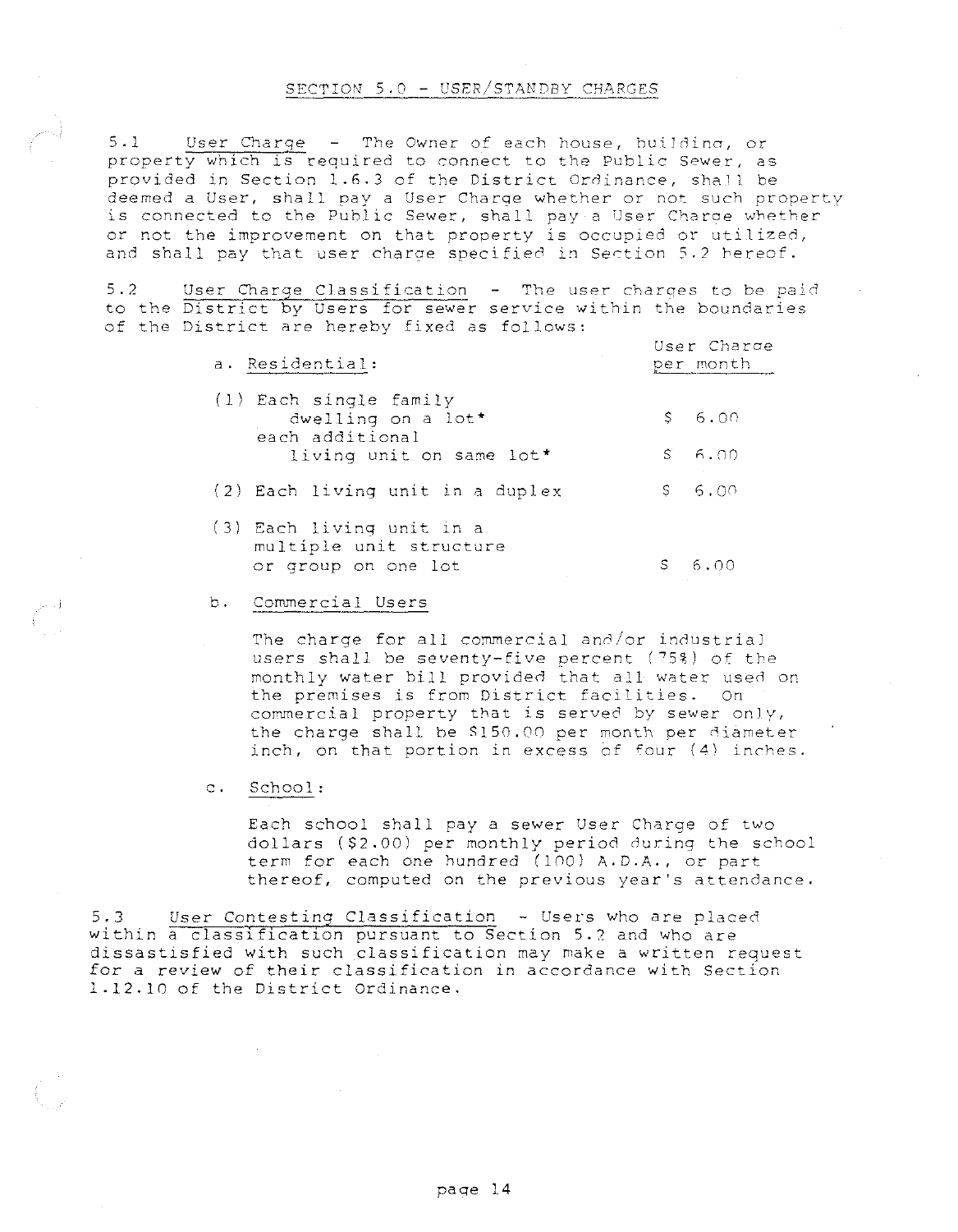### SECTION 5.0 - USER/STANDBY CHARGES (continued)

5.4 User Charge Billing Period - Billing by the District for User Charges will be mailed to the Owner of the property at intervals fixed and established by the District.

5.5 Stand-by Charge - A charge of \$10.00 per year per acre and \$10.00 per year for any portion of a parcel exceeding one (1) acre and \$10.00 per year for parcels less than one (1) acre shall be charged to the Owner of all parcels within 200 feet of a sewer line and not connected to the Sewer System prior to July 1st of any year in which is levied. Delinquent Stand-by Charges may be added to the property tax bill and become a lien on the property.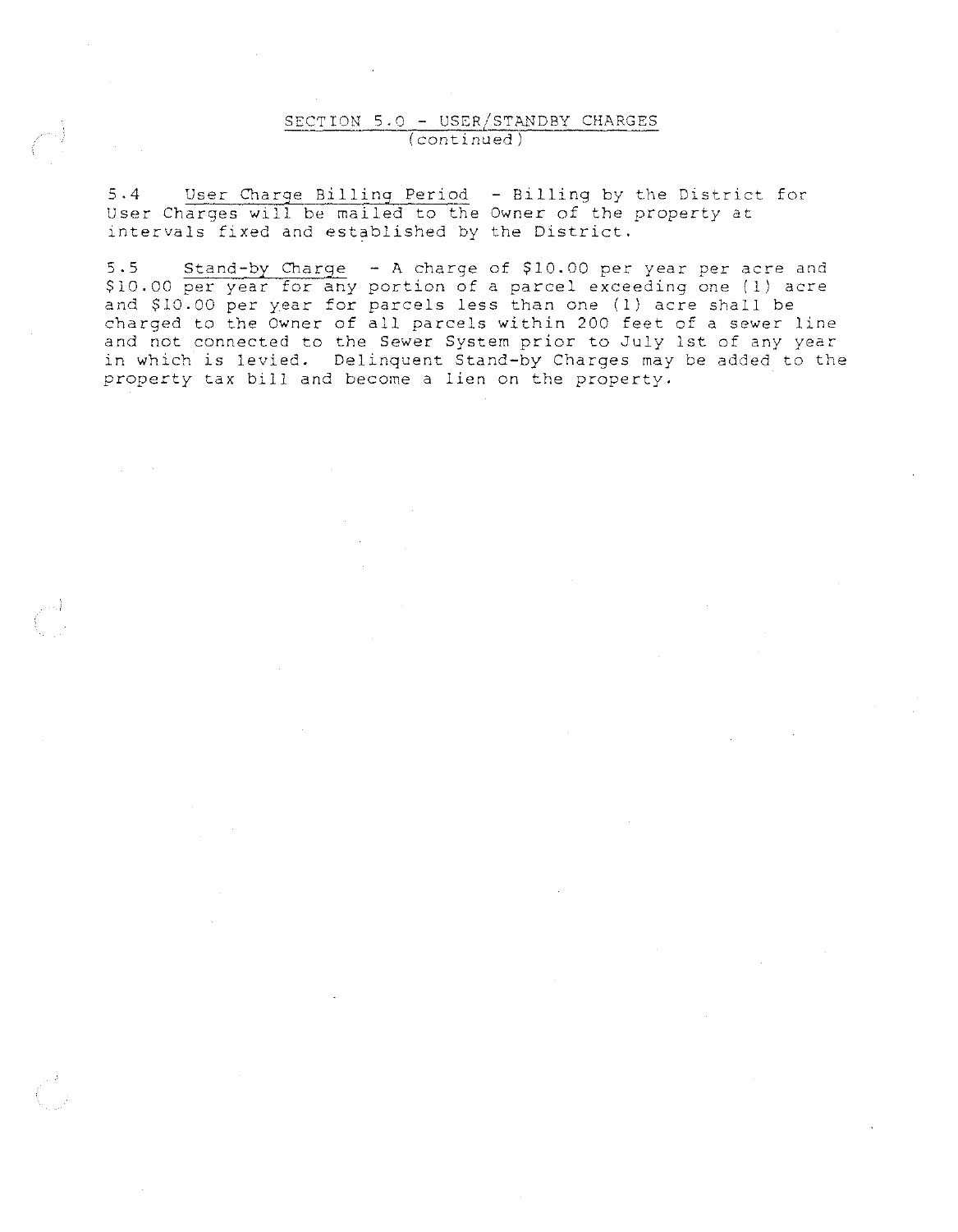#### SECTION 6.0 - NOTICES

6.1 Motices to Owner or User - Notice from the District to an Owner or User will normally be given in writing and either delivered or mailed to the Owner's last known address. Where conditions warrant, and in emergencies, such notice may be given orally, by telephone or messenger.

6.2 Notices from Owner or User - Notice from the Owner or User to the District may be given in writing to the following places or persons.

6.2.01 Business office of the District.

6.2.02 Office of the District Manager.

 $6.2.03$ Office of the Special Districts Director.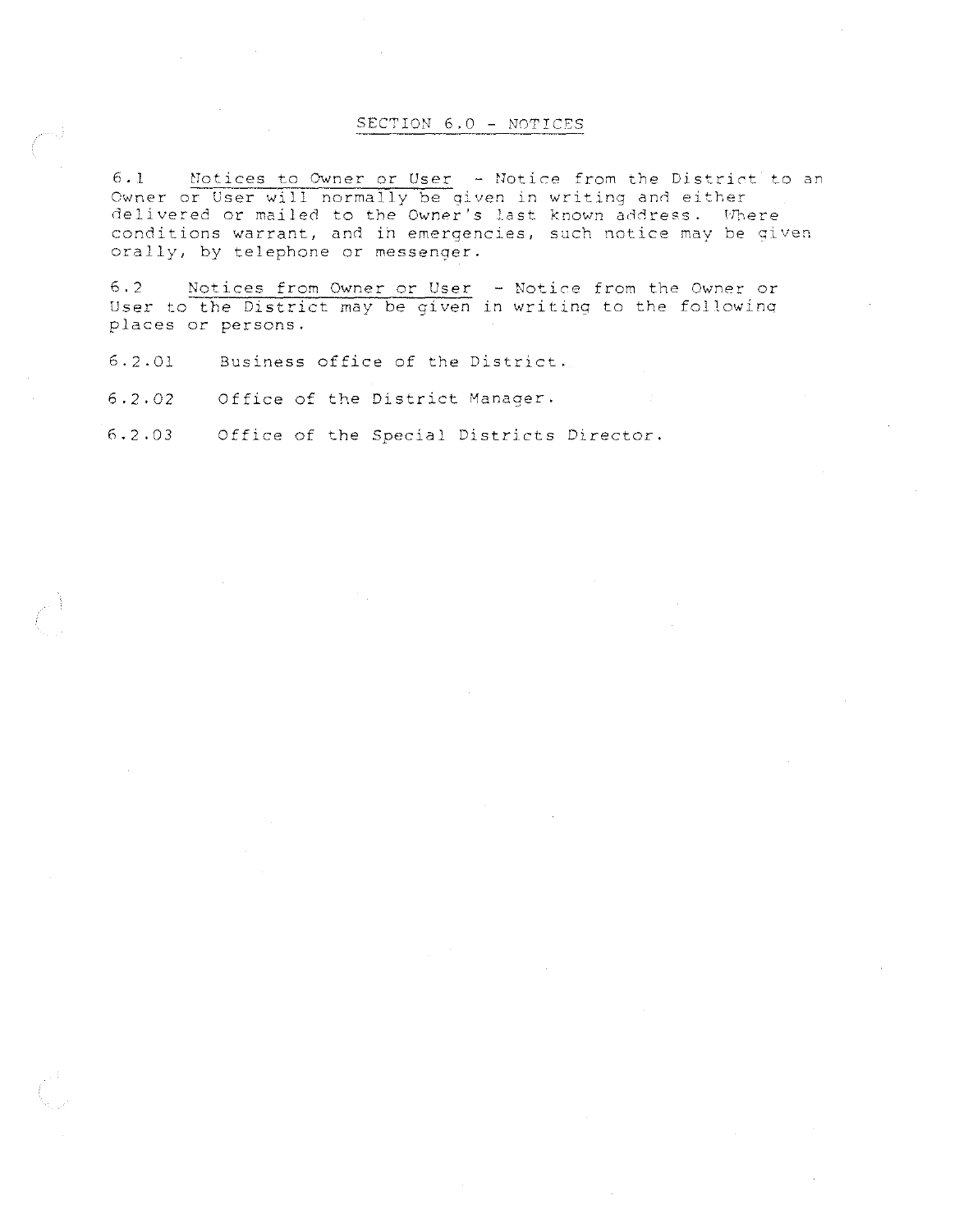#### SECTION 7.0 - DISCONTINUANCE OF SERVICE

7.1 Service Refused or Discontinued - Sewer service may be refused or discontinued by the District as provided by Section 1.12.02 and 1.12.06 of the District Ordinance, for any *one* or more of the following reasons:

7.1.01. Unauthorized use of apparatuses or appliances which might endanger or disturb the service to other Users;

7.1.02. Non-compliance with this resolution or any other **resolution, ordinance or regulation relating to the sewer service;** 

7.1.03. Protection of District facilities.

7.1.04. Delinquency of any fee or charge due the District by the Applicant or related to subject property.

7.2. Violation - In addition to discontinuation of sewer service, **violation of District regulations** *or* **ordinances shall be a**  misdemeanor, as detailed in Section 1.13 of the District Ordinance.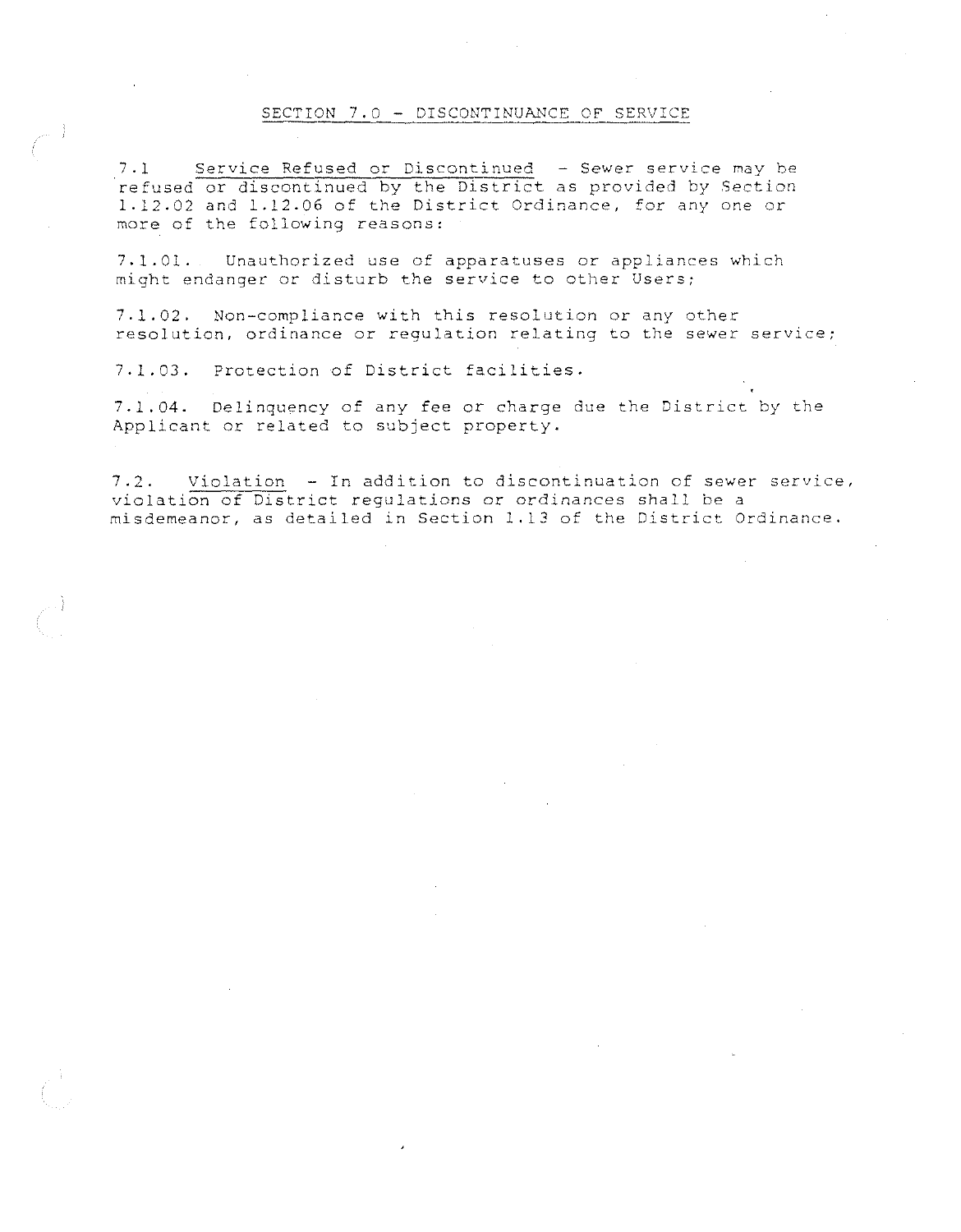#### SECTION 8.0 - BILLING

8.1 Billing Period - The billing period shall be determined by the District.

8.2 User Charges - User Charges shall be due and payahle at the Office of the District as noted in the billing statement (in person or by mail) on the date of mailing the bill to the Owner shown on the Application, and shall be delinquent 30 days thereafter. Service may be discontinued if payment is not made within 45 days of billing.

8.3 Rendering of Bills - Bills for User Charges shall be rendered in advance or arrears, at the determination of the District. Bills shall be payahle upon presentation.

8.4 Billing of User Charge - Separate bills shall be rendered for each service connection.

8.5 Owner's Guarantee - The User Charge begins when the Building Sewer has been connected to the Sewer System and continues until the District has inspected and approved disconnection for the Building Sewer from the Sewer System. The Owner and the Applicant will be held jointly and severally liable for User Charges.

8.6 Owner-Tenant Agreement - Where the Owner leases his property and wishes to have the tenant billed for sewer service, a standard form provided by the District shall be completed and signed by the tenant and the Owner and returned to and approved by the District before becoming effective. Such an aoreement does not relieve the Owner of the primary responsibility for paying User Charges.

8.7 Change of Ownership - Upon transfer of ownership of a property served by the District, the previous Owner is responsible for the payment of all User Charges due the District prior to the effective date of transfer, and the new Owner is responsible for all User Charges accruing after the effeotive transfer of ownership date.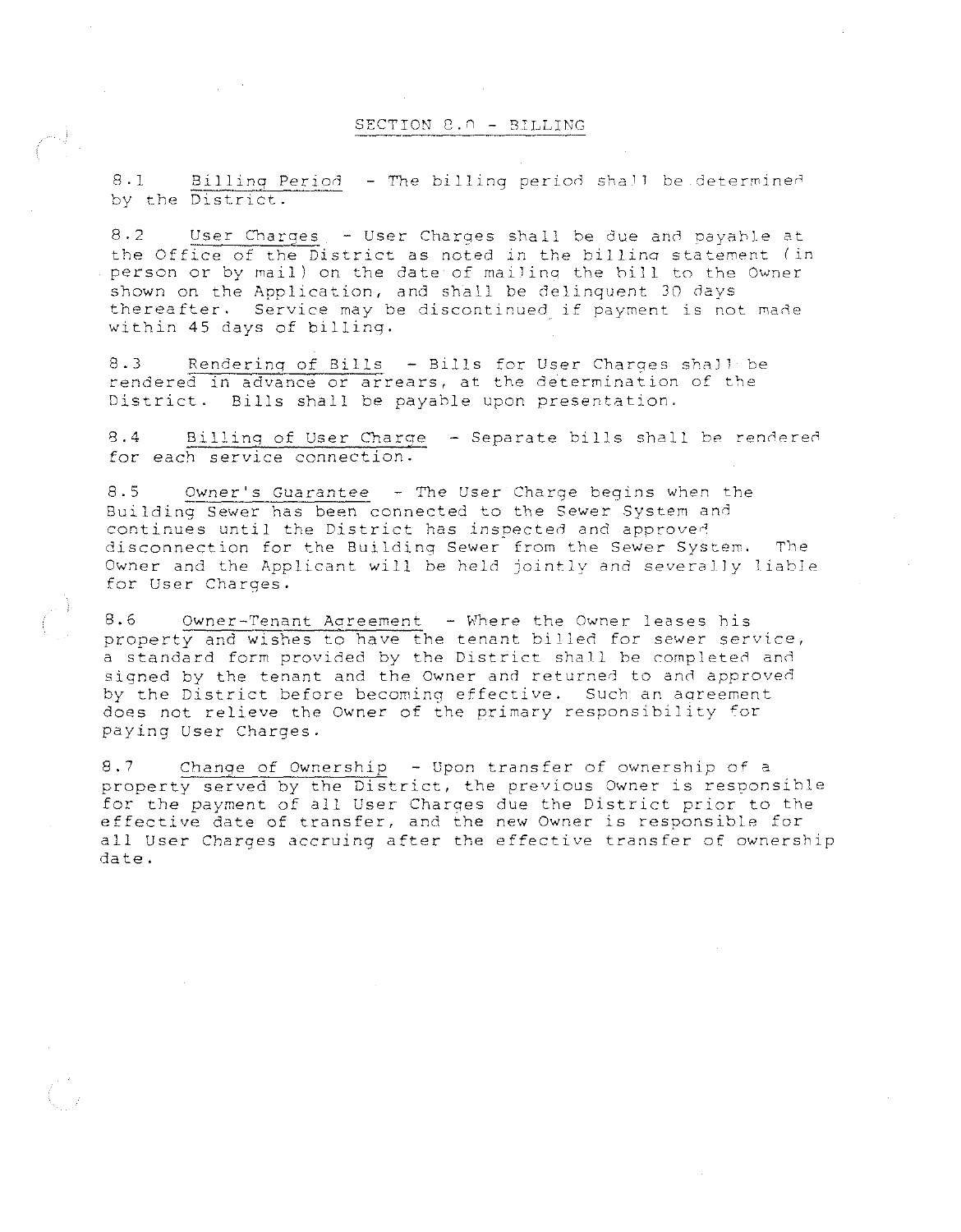#### SECTION 9.0 - COLLECTION

9.1 Delinquent User Charges - Accounts not paid on *or* before the date in which they become delinquent will be subject to a penalty of ten percent (10%) effective upon the date of delinquency and thereafter subject to an interest charge of one half percent (0.5%) per month on the entire unpaid balance.

9.2 Suit Against Owner and Applicant - All unpaid fees, charges, and penalties herein provided may be collected by suit against the Owner *or* the Applicant, or both.

9.3 Costs of Suit - Defendant shall pay all costs of suit and a reasonable amount for attorney fees as fixed by the **court in**  any judgment rendered in favor of the District.

9,4 Suit Against Property - Any and all bills rendered for **User Charges, permit fees, connection fees, costs of suits,** *or*  any other debts owed the District shall be deemed to run with the property in addition to being the personal obligation of the Owner and the Applicant, and, at the option of the District, legal action may be taken, making any such debt a lien against the property.

9.5 Collection On Tax Roll - All User Charges, Permit Fees, Standby Charges, Connection Fees, and other fees *or* charges payable to the District may, at the option of the District, be added to the County Tax Roll for collection in accordance with procedures established by law.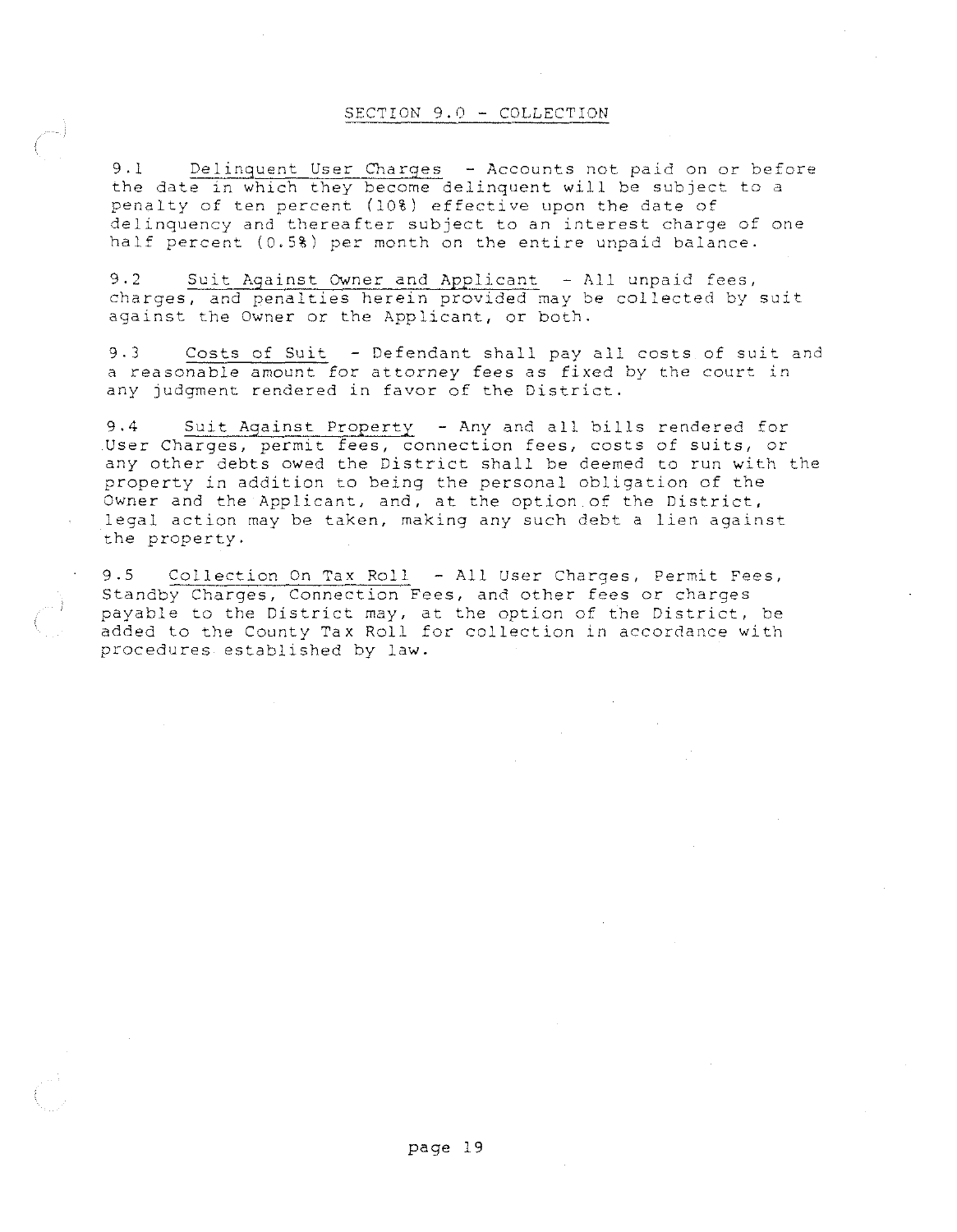#### SECTION 10.0 - SCHEDULE OF FEES

### 10.1 Connection to Sewer System

10.1.01 Permit and Inspection Fee - For each connection of a Building Sewer to the Sewer System, there shall be a combined Permit and Inspection Fee of twenty-five dollars (\$25.00) due and payable at the time the Applicant applies for a Connection Permit.

Each time a connection has been inspected and the work is disapproved or condemned, a Re-inspection Fee of twenty-five dollars (\$25.00) must be paid by the Applicant to the District office prior to an Inspector re-inspecting any disapproved work.

10.1.02 Main Sewer Connection Charge - A Main Sewer Connection Charge shall be collected at the time the Aoplicant applies for a Connection Permit, in addition to all other fees herein set forth. The Main Sewer Connection Charge shall be determined by the District at the time of application for Connection Permit.

If a structure which is connected to the Sewer System is destroyed by fire, earthquake, or other natural disaster, or is demolished and removed from the property, and within one (1) year thereafter the Owner receives a Building Permit to construct a new structure on the property and compJetes such construction within the period initially orovided by such Permit, there shall be no additional Main Sewer Connection Charge. If the Owner fails to obtain a Building Permit within one (1) year of the destruction or removal of the original structure (and fails to construct within the time stated in the Permit), the Owner shall pay the Main Sewer Connection Charge in effect at the time he obtains final inspection for the new structure.

10.1.03 Buy-in Charge - A property owner may be charged a "Buy-in" charge if the property is being or has been annexed to the District; was not assessed for the construction of the Public Sewer during Assessment District proceedinas; or as otherwise necessary to pay for Public Sewer improvements which benefit the property.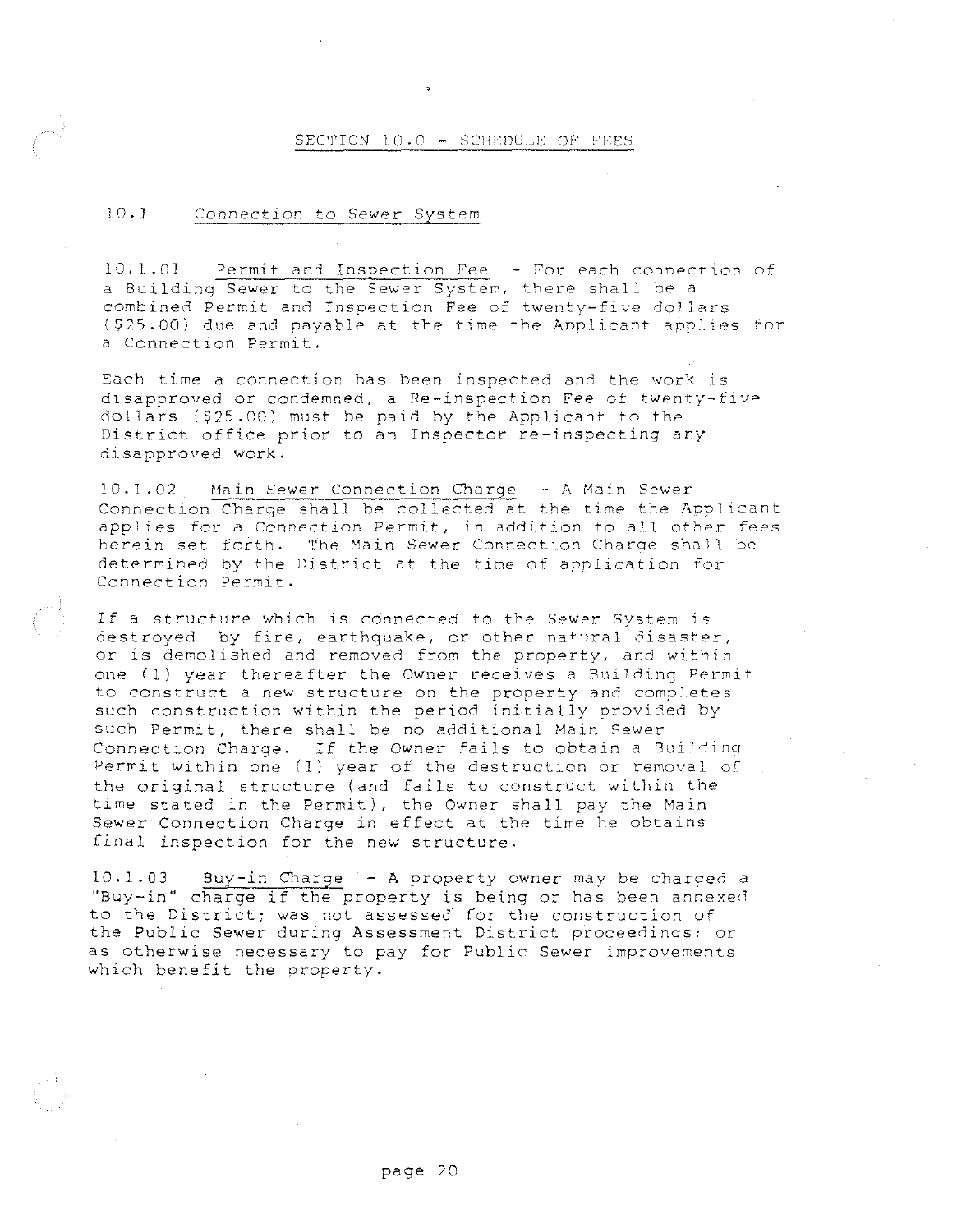### SECTION 10.0 - SCHEDULE OF FEES **continued**

### 10.2 Plan Checking

10.2.01 Plan Checking Required - Plans for sewerage facilities to be designed and constructed by any Person other than District, where said facilities are to be conveyed to the District, shall submit the plans and specifications and all other documents required to the Special Districts Department for plan checking with the required plan checking **fee as herein specifieO. The application for plan checkino**  shall be made on the standard form furnished by the Special Districts Department.

### 10.2.02 Plan Check Fee Schedule

10.2.02.1 - Main line sewer length\* (includes manholes, cleanouts, tees) plus lateral length to the property line.

|               | Quantity*                                            | Checking Fee                                          |
|---------------|------------------------------------------------------|-------------------------------------------------------|
|               | 1,000' or less                                       | \$300                                                 |
|               | $1,001'$ to $3,000'$                                 | \$300 plus \$0.20/ft. over 1,000'                     |
|               | 3,001' to 5,000'                                     | \$700 plus \$0.15/ft. over 3,000'                     |
|               | 5,001' to 7,000'                                     | \$1,000 plus $$0.10/ft. over 5,000'$                  |
| 7.001' and up |                                                      | \$1,200 plus \$0.05/ft. over 7,000'                   |
| 10.2.02.2 -   | Sewage treatment plants,<br>sewage lift stations and | performed on a Cost basis;<br>\$500 deposit required. |

specially designed sewer related facilities.

 $10.2.02.3 -$ 

Rechecking: Rechecking of plans after plans have been approved, on behalf of County, due to design or quantity changes or modifications in specifications, will be performed on a Cost basis. Rechecking fee shall be paid prior to approval of chances.

 $10.2.02.4 -$ 

In addition to the above fees, Special Districts Department will charge an application and processing fee in the amount of 5% of plan check fees with a minimum fee of \$25.00.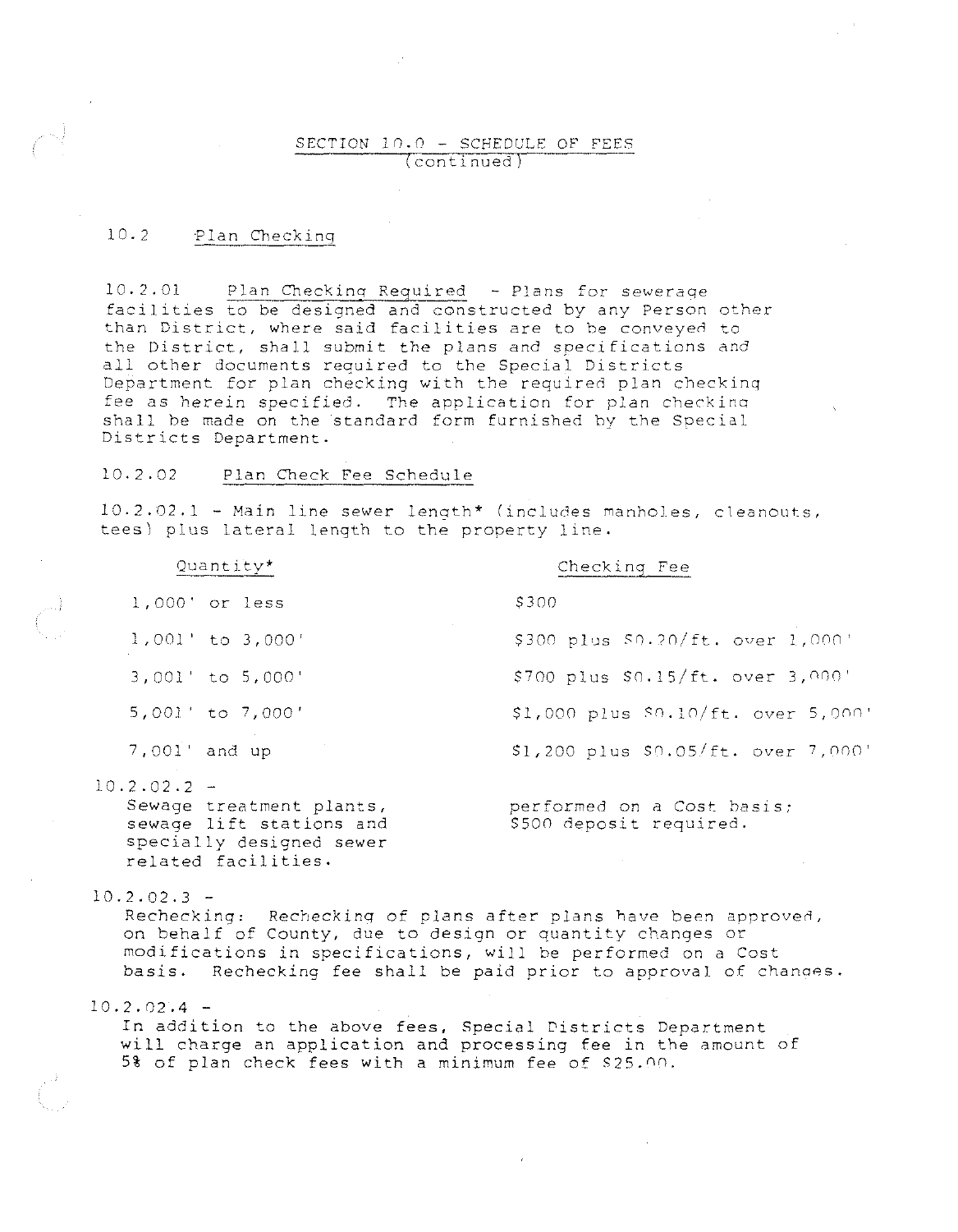### SECTION 10.0 - SCHEDULE OF FEES continued)

### 10.J Inspection Fees and Construction Permit

10.3.01 Inspection Required - Prior to the commencement of construction of sewage facilities for which plans have been approved, the Owner or his Aoent shall make application for a Construction Permit to the Special Districts Department. The fees required for inspection shall accompany said application. The application for Construction Permit shall be made on the standard form furnished by the Special Districts Department.

In addition to the inspection fee listed below, the Owner or his Aqent shall deposit with the Special Districts Department, alono with said application, \$250 to cover the Cost of any reinspection, including time and mileage when a request is made by the Owner or his Agent for inspection and the work is not ready for inspection. The balance of any unused \$250 will be refunded at the time the work is accepted by the District. If the \$250 deposit is depleted before the work is completed, the Owner or his Agent shall deposit another S75n with the Special Districts Department for this purpose before any more inspection will be performed by the District Representative.

### 10.J.02 Inspection Fee Schedule

10.3,02.1 - Main line sewer length\* (includes manholes, cleanouts, tees) plus lateral length to the property line.

|                                                                                 | Required<br>Inspection Fee Deposit<br>the control of the control of the con-   |  |  |  |
|---------------------------------------------------------------------------------|--------------------------------------------------------------------------------|--|--|--|
| Quantity*                                                                       | and the control of the con-<br>(performed on an actual<br>cost incurred basis) |  |  |  |
| $1'$ to $200'$                                                                  | \$300<br>and the state of the                                                  |  |  |  |
| $201'$ to $1,000'$<br>$\mathcal{L}_{\text{max}}$ and $\mathcal{L}_{\text{max}}$ | \$400                                                                          |  |  |  |
| Over 1,000'                                                                     | \$400 plus \$.40 per foot or<br>portion thereof over 1000'                     |  |  |  |

 $10.3.02.2 -$ Sewage lift station, sewage treatment plants and specially designed sewer related facilities.

\$700

 $10.3.02.3 -$ 

In addition to the above fees, Special Districts Department will charge an application processing fee of 5% of the total inspection fees with a minimum fee of S?5.00.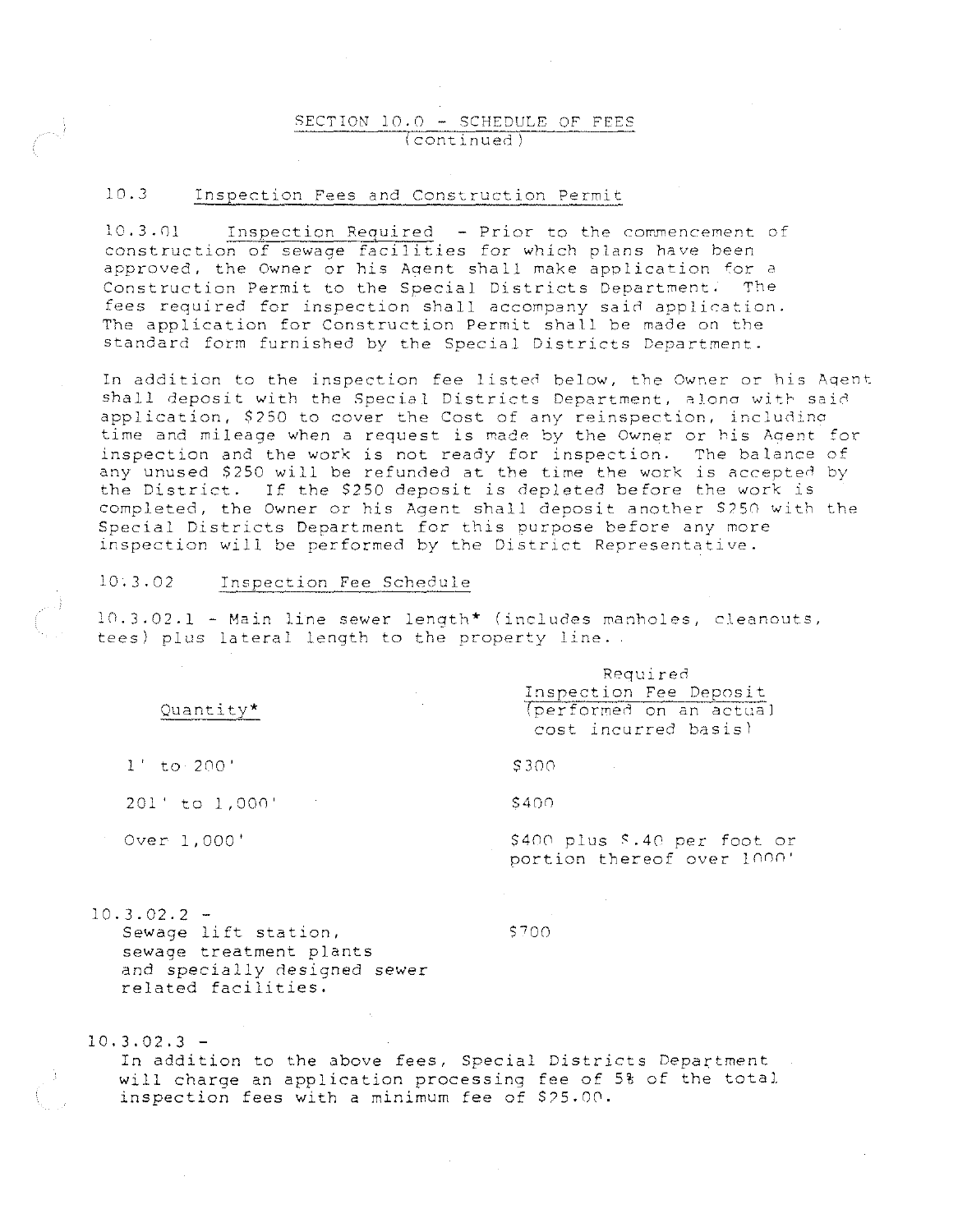### SECTION 10.0 - SCHEDULE OF FEES (continued)

10.3.02.4 - Saturday, Holiday and Overtime Inspection: Inspection for work on Saturday and holidays will be provided if Inspectors are available and a minimum of one week advance notification is given to the District by the Owner or his Agent. All Costs for Saturday, holiday and overtime inspection shall be paid by the Owner or his Agent at the actual Cost incurred. Advance deposit is required.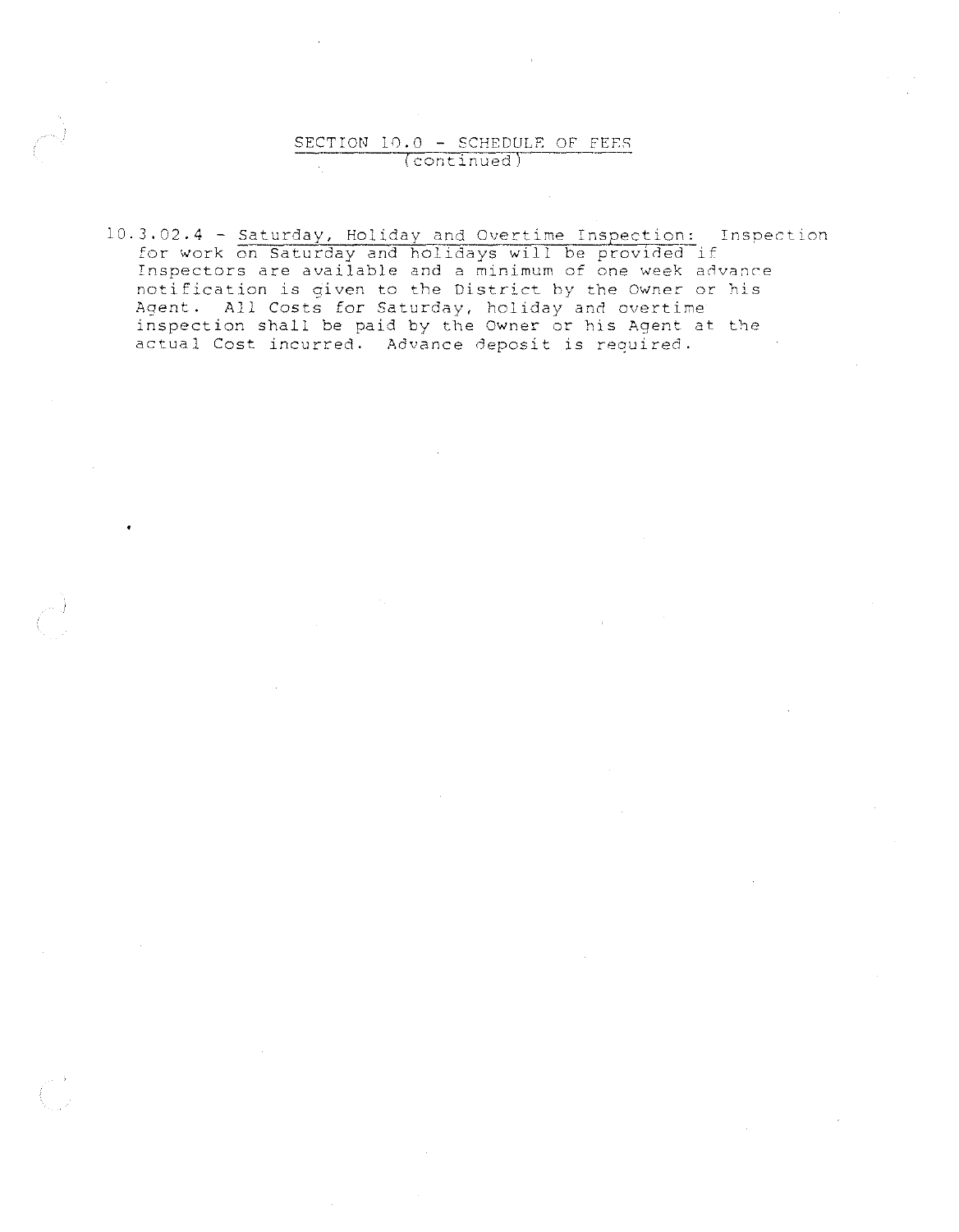### SECTION 11.0 - CRITERIA FOR DESIGN, TECHNICAL SPECIFICATIONS AND STANDARD DRAWINGS

11.1 Adoption - Criteria for desian, technical specifications and standard drawings for the construction of Public Sewer Facilities shall be recommended by the District Engineer and approved by the Board of Supervisors. All approved criteria will be on file in the office of *the* District.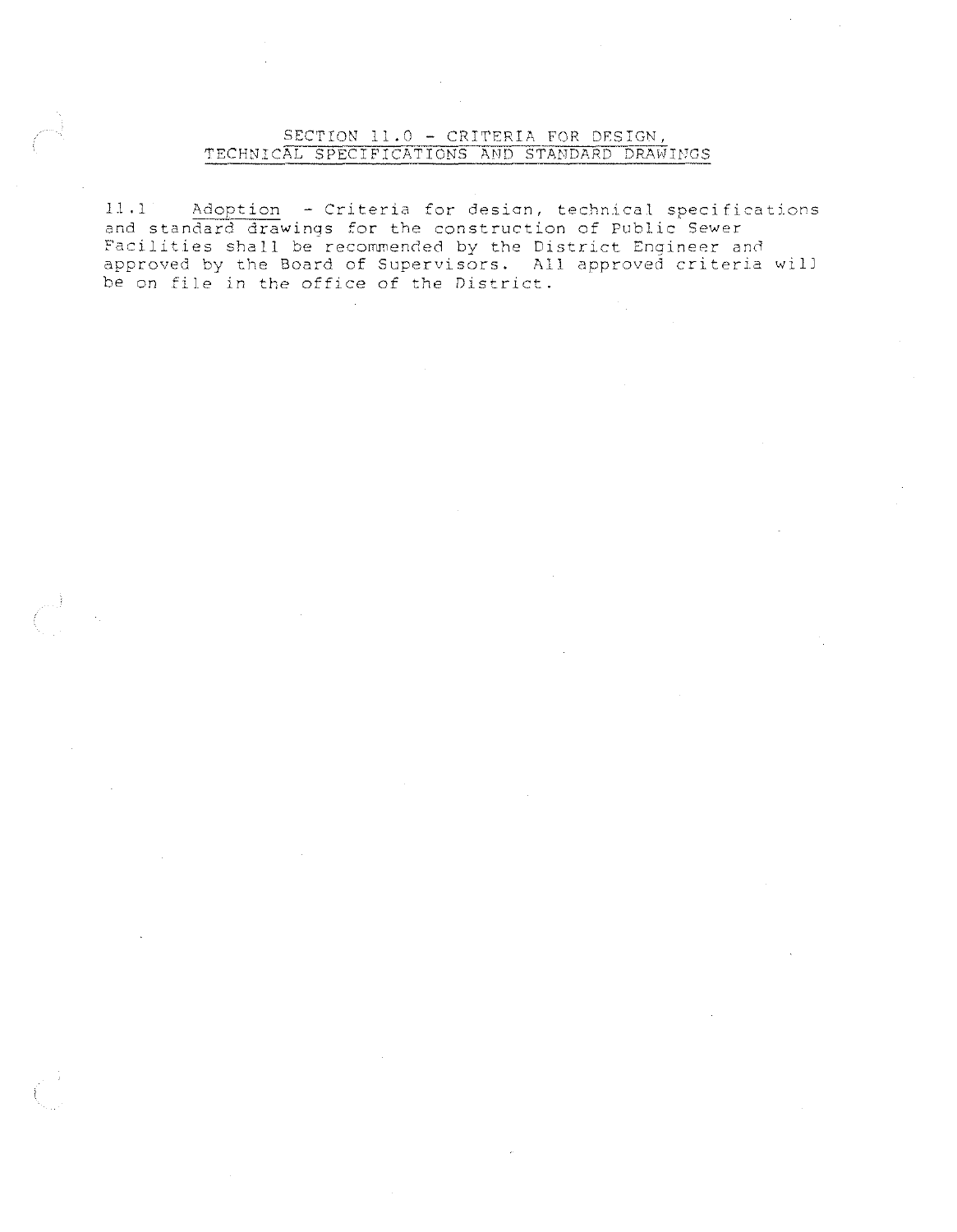#### SECTION l?.n - REPEAL OF PRIOR PROVISIONS

 $12.1$  Repeal of Prior Provisions  $-$  In accordance with Section 5.0 of Ordinance No. SD 80-9 of the District, all rules, resolutions, and schedules of fees and charges now or heretofore in effect within **the District which apply to the same subject matter as contained**  herein shall be of no further force or effect from and after the date of adoption of this Resolution.

PASSED AND ADOPTED by the Board of Supervisors of San Bernardino County, State of California, by the following vote:

AYES: Joyner, McKenna, Townsend, Hammock, McElwain

NOES: None

**ABSEtJT: None** 

STATE OF CALIFORNIA ss. COUNTY OF SAN BERNARDINO)

I, ANDREE DISHAROON, Clerk of the Board of Supervisors of San Bernardino County, California, hereby certify the foregoing to be a full, true and correct copy of the record of the action as the same appears in the Official Minutes of said Board at its meeting of<br>
January 24, 1983.

ANDREE DISHAROON, Clerk of the Board

of Supervisors of San Bernardino County<br>By **Carlene Altsa** Deputy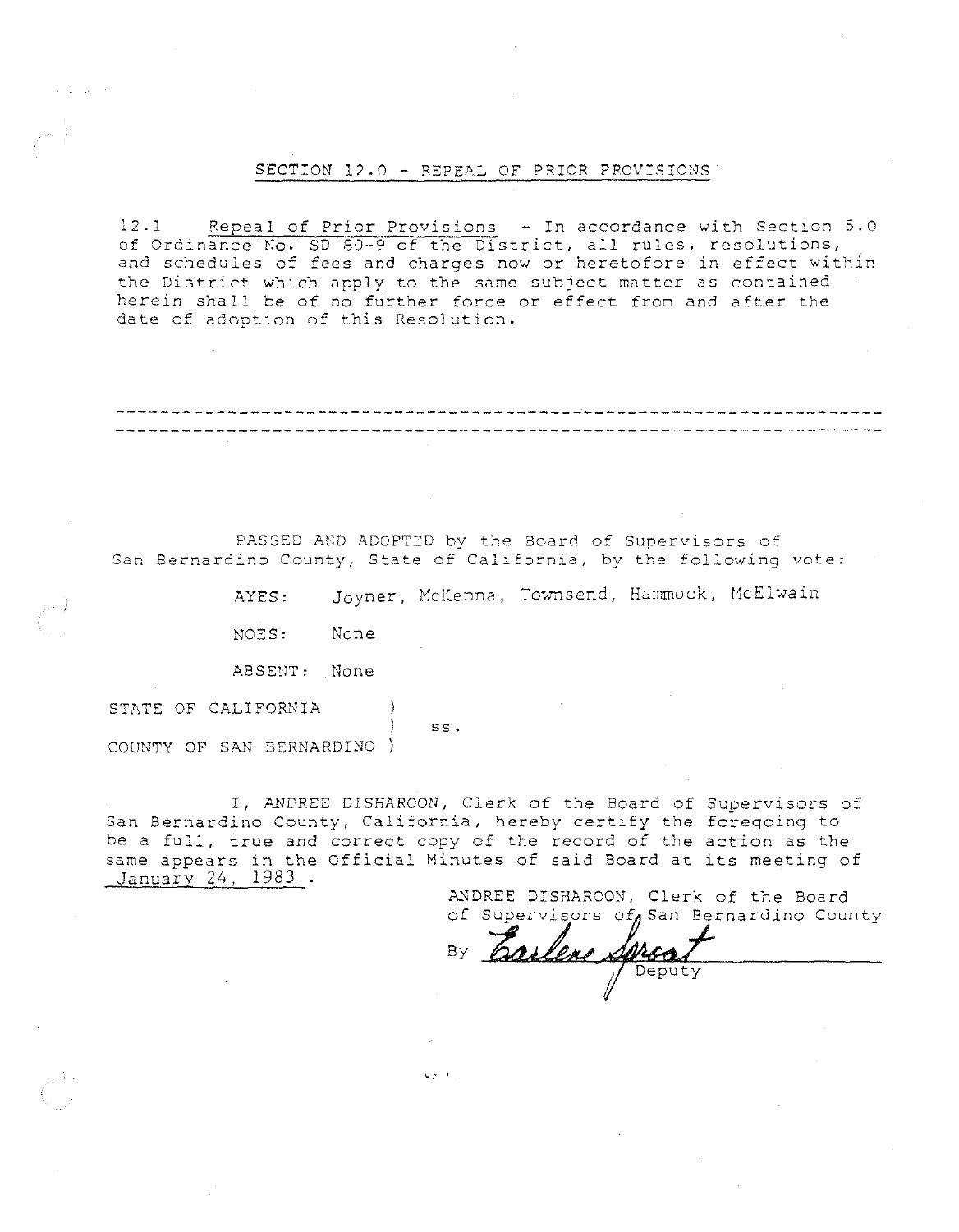# MINUTES OF THE BOARD OF SUPERVISORS OF SAN BERNARDINO COUNTY, CALIFORNIA

anuary 24, 1983

\

FPOY

.<br>|<br>|<br>|



SUBJECT: VÉRNON KNOURÉK, DIPECTOR<br>SPECIAL DISTRICTS DEPARTMENT<br>COUNTY SERVICE AREA 42 AND COUNTY SERVICE AREA 64: RESOLUTIONS ESTABLISHING RULES AND REGULATIONS FOR SEWER SERVICE

RECOMMENDATION: Adopt Resolution No. and Regulations for Sewer Service for County Service Area 42. 83-21 establishing the Rules

Adopt Resolution No. 83-22 and Regulations for Sewer Service for County Service Area 64. establishing the Rules

BACKGROUND: The current Rules and Regulations for Sewer Service for County Service Areas 42 and 64 were adopted by the Board in 1972, and many portions are outdated. For the past year the Special Districts Department, the District Manager, and the District Engineer have been reviewing, updating and standardizing the Rules and Regulations so they may adequately address the current needs of County Service Areas 42 and 64.

The proposed Rules and Regulations will: state that a Person damaging the Districts' Systems is quilty of a misdemeanor (Section  $1.6$ ); state the procedure for testing a Building Sewer Connection (Section 3.5); specify the requirements for Grease and Sand Interceptors (Section J.8.0J); state the procedure for making Application for Sewer Service and the responsibility of the Owner (Sections  $4.1-4.3$ ); clarify the Districts' requirement for separate connections (Section 4.10); state the Districts' policy for billing, delinquency, collection, costs of suit, change of ownership, and the Owner's responsibility regarding User Charges (Sections 8.1- 8.7); clarify the Districts' requirement for Inspection Fees (Section 10.1.01); state the Districts' policy regarding <sup>a</sup> building (served by a District) which is destroyed or demolished and rebuilt (Section 10.1.02); and state the Districts' requirements for a Buy-in Charge (Section 10.1.04).

Page l of 2

| cc: EPWA<br>Spec. Dist. w/res<br>$\overline{\text{CSA 42 w/res}}$<br>CSA $64 w(res$<br>File w/res | Action of the Board of Supervisors<br>RESOLUTIONS 83-21 & 83-22<br><b>APPROVED BOARD OF SUPERVISORS</b><br>COUNTY OF SAN BERNARDINO |                                      |  |  |  |
|---------------------------------------------------------------------------------------------------|-------------------------------------------------------------------------------------------------------------------------------------|--------------------------------------|--|--|--|
|                                                                                                   | $MOTION = 3$                                                                                                                        |                                      |  |  |  |
|                                                                                                   |                                                                                                                                     |                                      |  |  |  |
|                                                                                                   | BY<br>DATED.                                                                                                                        | ANDREE DISHAROON, CLERK OF THE BOARD |  |  |  |